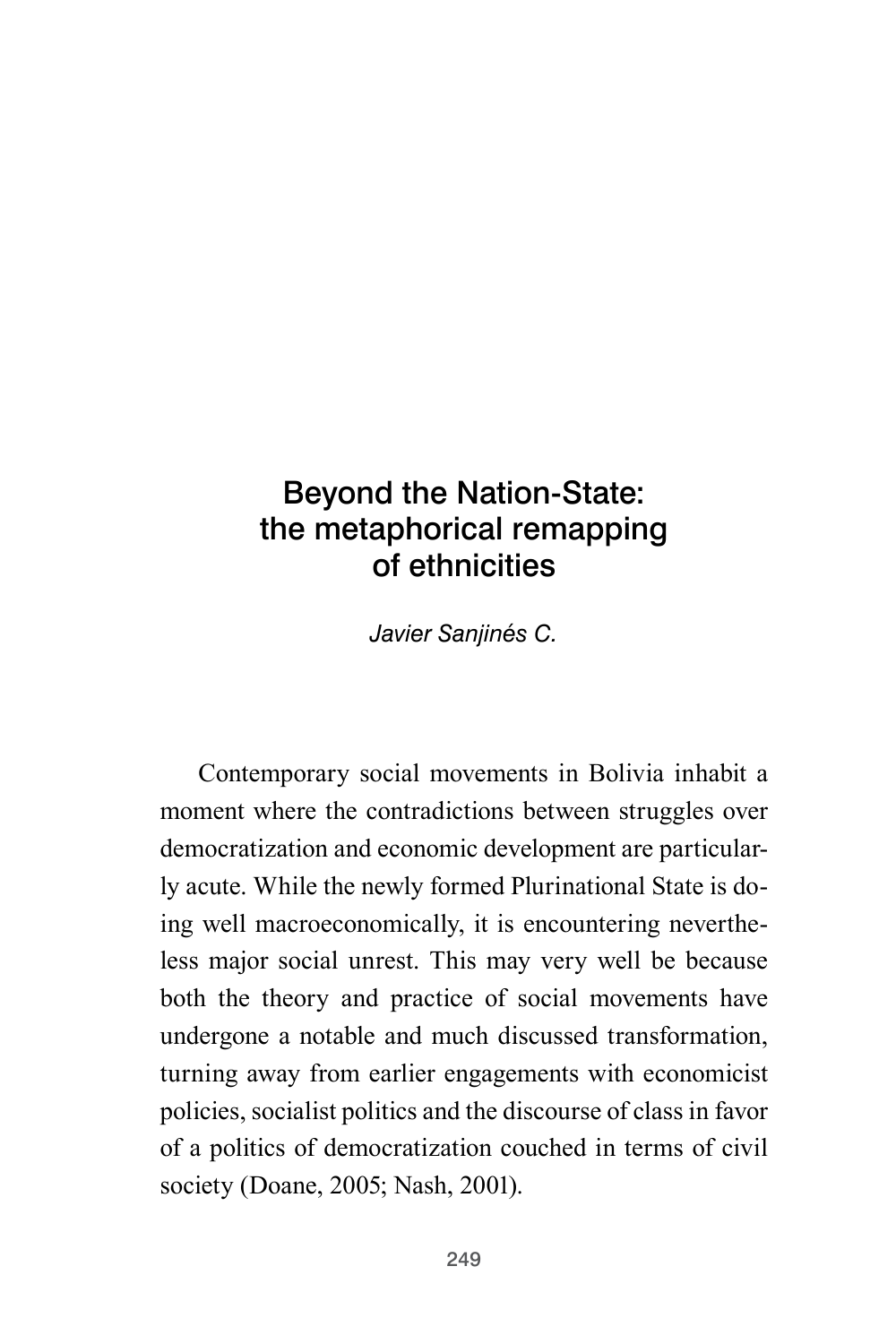Evelina Dagnino (1998) has summarized the changes Latin America has undergone in terms of the rise of nonparty, democratizing, grassroots activism. The influence of Marxist theory, rooted in party politics, has given way to Gramscian concepts of hegemony fixed in a politics of democratization and on a type of Foucauldian emphasis on decentered power and the politics of everyday life (Escobar and Álvarez, 1992). This politics of democratization is voiced through "civil society," away from the formal mechanisms of the state, thus generating counter-hegemonic claims that transform the state and its top-down rhetoric on "interculturalism" partly through instituting and practicing democracy at the local level. These practices seek not to topple the state but rather to democratize it "from below" (Álvarez *et al.*, 1998).

250

Democratizing processes involve interactions of a new order and intensity. In Bolivia, cultural interactions between social groups in the past have generally been restricted, sometimes by the facts of an irregular geography that kept the country poorly integrated, and at other times by active resistance of the *mestizo* (mixed-races) elite to interact with the indigenous *Other*. More recently, however, new migratory forces from rural to urban areas have affected the relationship between indigenous and *mestizo* identities. As we will see along the essay, this relationship is in Bolivia an embattled one. It is possible to say that in this country the Nation and the State have become one another's projects. They are at each other's throats and the hyphen that links them implies a disjunction rather than a conjunc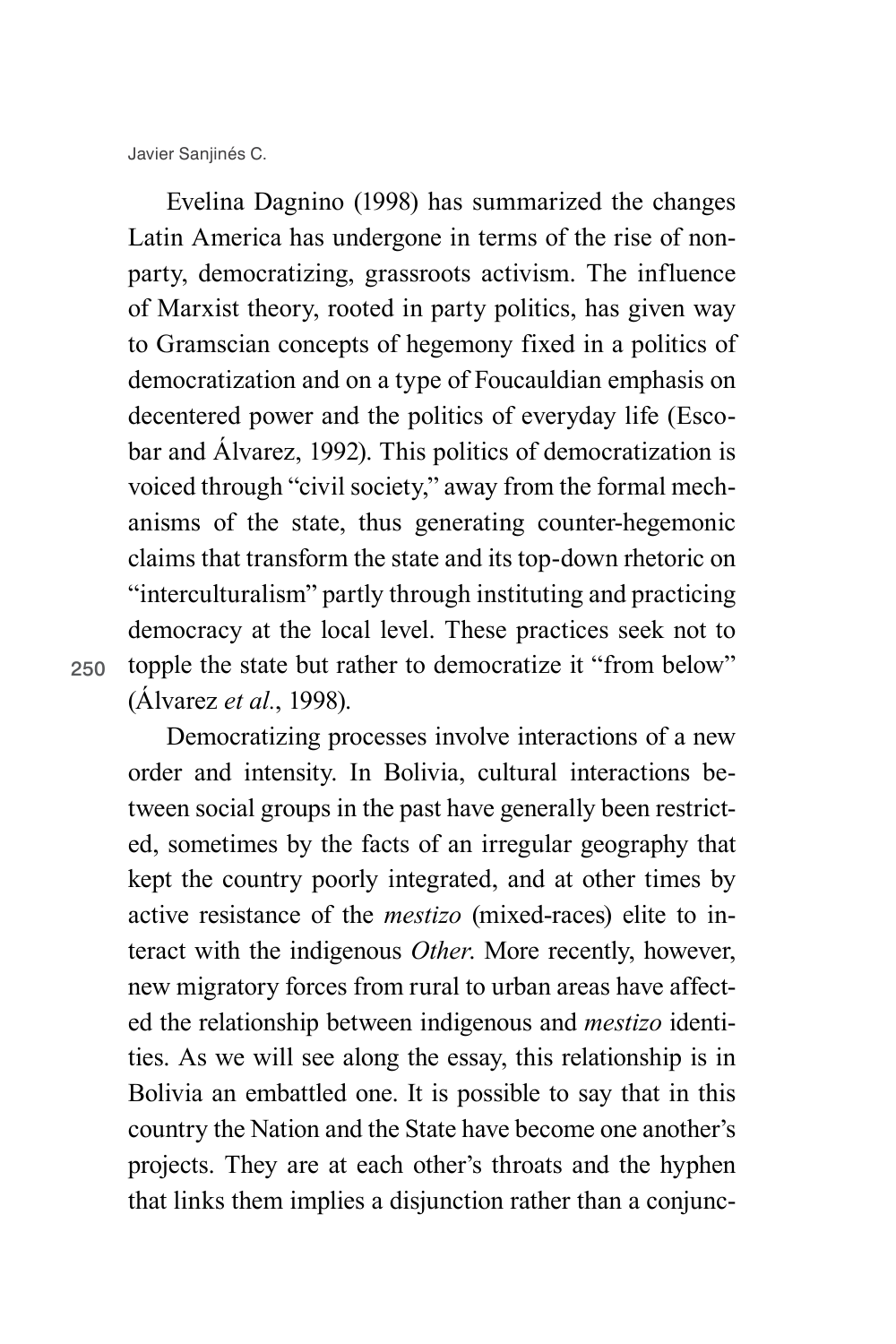tion. This disjunctive relationship—I call it "deterritorialized"—may be rejected through the battle of the imagination, beyond the territorial Nation-State and its pedagogical dimension. But "deterritorialization" also leads to "reterritorialization," where the forces of cultural gravity seem always to pull away from the formation of large-scale ecumenies, like the Plurinational State, toward smaller-scale accretions of intimacy and interest. Let me explain briefly this process.

## **New cartographies of indigenous power**

By "deterritorialization," I mean a cultural flow that contemplates the metaphorical displacement of the Nation-State. "Deterritorialization," then, is not simply the forced migration either because of land seizure, or the search for wage work, but the "whole landscape of persons who constitute the shifting world in which we live" (Appadurai, 1966, p. 33). I am talking here of a "society in movement (Zibechi, 2006), of an "ethnoscape" which allows us to point to the fluid, irregular shapes of these migrating identities. "Ethnoscapes" are metaphorical constructs, inflected by the political situatedness of different sorts of actors, particularly diasporic communities, as well as subnational groupings and movements.

While a lot more could be said of Appadurai's take on "deterritorialized nations" and the larger question of displacement that it expresses, it is appropriate to reinforce here the idea that the term is not only a reflection on migratory forces, on the shifting of spaces, but a question of the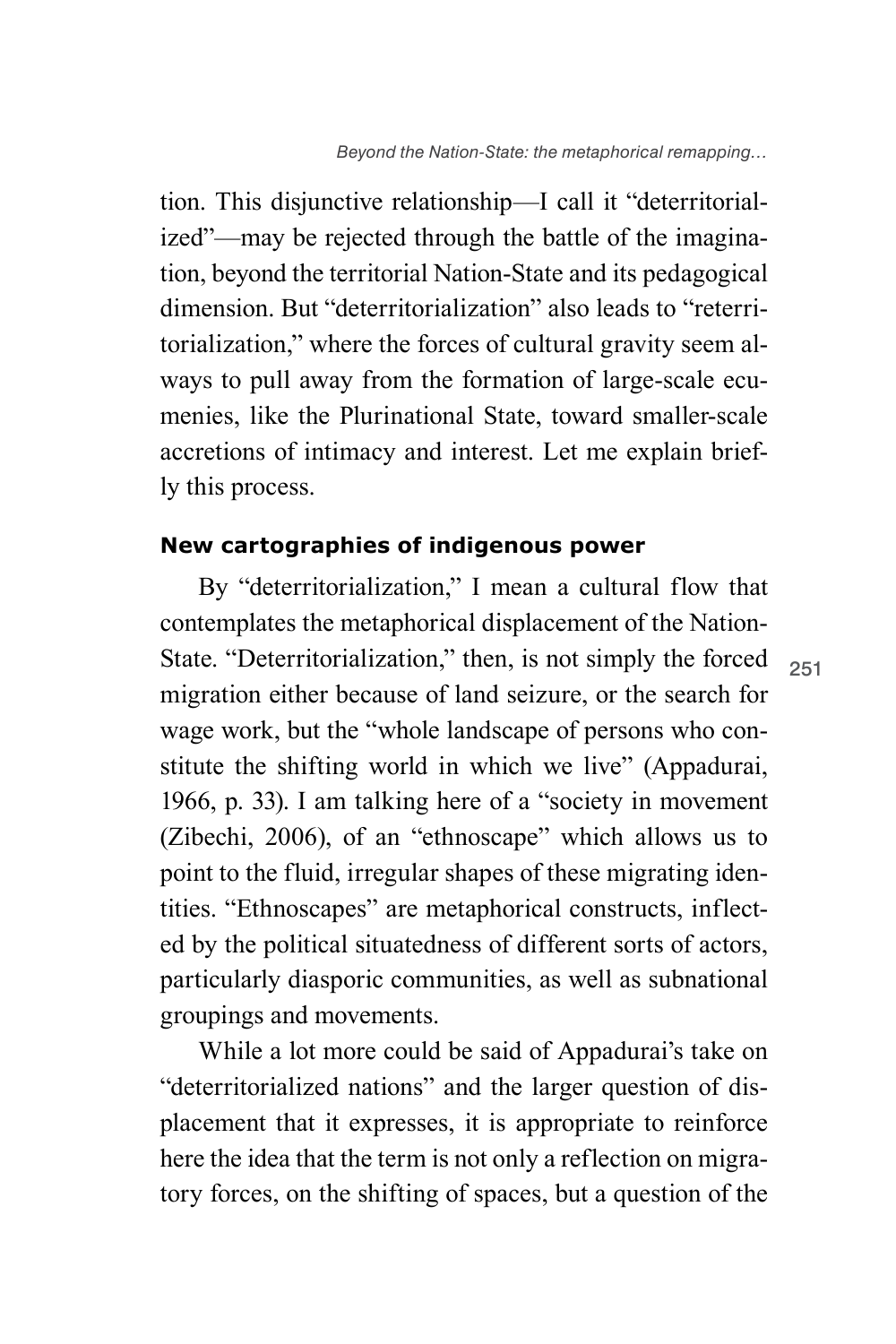temporal asynchronies that affect the relationship between indigenous and *mestizo* identities. In other words, "deterritorialization" also means that the past is now not a land to return to in a simple politics of memory. To the contrary, it leads to an asynchronic warehouse of motley present cultural scenarios to which recourse must be taken as appropriate, depending on the scene to be enacted and the hostages to be rescued.

Since the central problem of today's remapping of ethnicities is the tension between cultural homogeneization and cultural heterogeneization, there is ultimately the need to ethno-ratially remap and "reterritorialize" the domination and inequality between indigenous peoples and *criollo-mestizo* elites. This "reterritorialization" is most significant for understanding Bolivia today. The indigenous resurgence is thus simultaneously transforming state and territory, yielding a distinct metaphorical construction beyond the pedagogical territorialization of the Nation-State under white-*mestizo* supremacy. This is not to say that the "pedagogically territorialized" metaphor of the *mestizo* Nation-State has been not only "deterritorialized" by the society in movement of multiple identities, but fundamentally "reterritorialized" and remapped from the position of indigenous rationalities and ways of thinking. As we will see later, fluvial metaphors are at the core of this displacement and remapping of the white-*mestizo* state.

In some ways, the state's pedagogical legitimacy has collapsed; in others, it is being reconstituted by both new and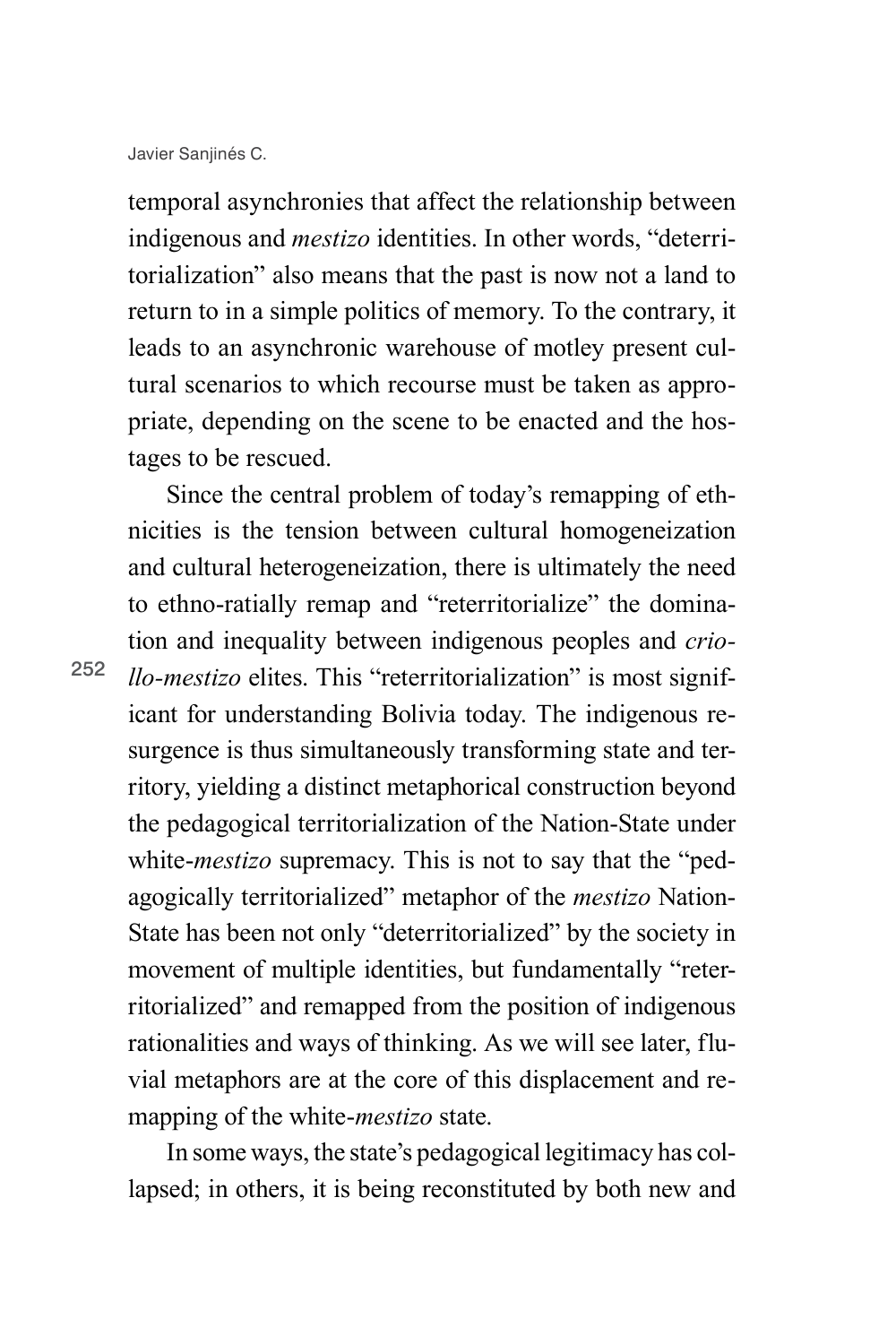re-emergent movements. We will see this process of metaphorical reconfiguration in the latter part of the essay, particularly the "new cartographies of indigenous power" (Mamani, 2011) that challenge the linear, instrumental rationality of "progress" that still defines the pedagogical positivist philosophy of the state. Indigenous peoples seem to be developing new metaphors that express their own strategies of counter-power. This indicates that they are not passive actors, but rather profoundly active ones, because through and from the interstices of the state's power they are reaffirmed as indigenous peoples and reconstruct their power, establishing what we might call "new 'reterritorialing' metaphors of communal identity." As these identity claims express themselves in the assertion of distinct forms of social organization or knowledge production, they undermine the state's most recent tactics for territorial expansion through bare power. These are, of course, elements of cultural ethno-genesis in process, not merely a "return" to a mythical past. As we will see in the case of TIPNIS (Territorios Indígenas del Parque Nacional Isiboro Sécure, or Indigenous Territories of Isiboro Sécure National Park) and the unfolding of indigeneity in the Amazon lowlands of Bolivia, we are now encountering a "reterritorializing" process at odds with the developmentalism of the Plurinational State. Thus "discovered" and now more visible than ever, these Amazon populations have become social and political actors engaged in the production of a territoriality that is not only a space for the exploitation of natural resources but also an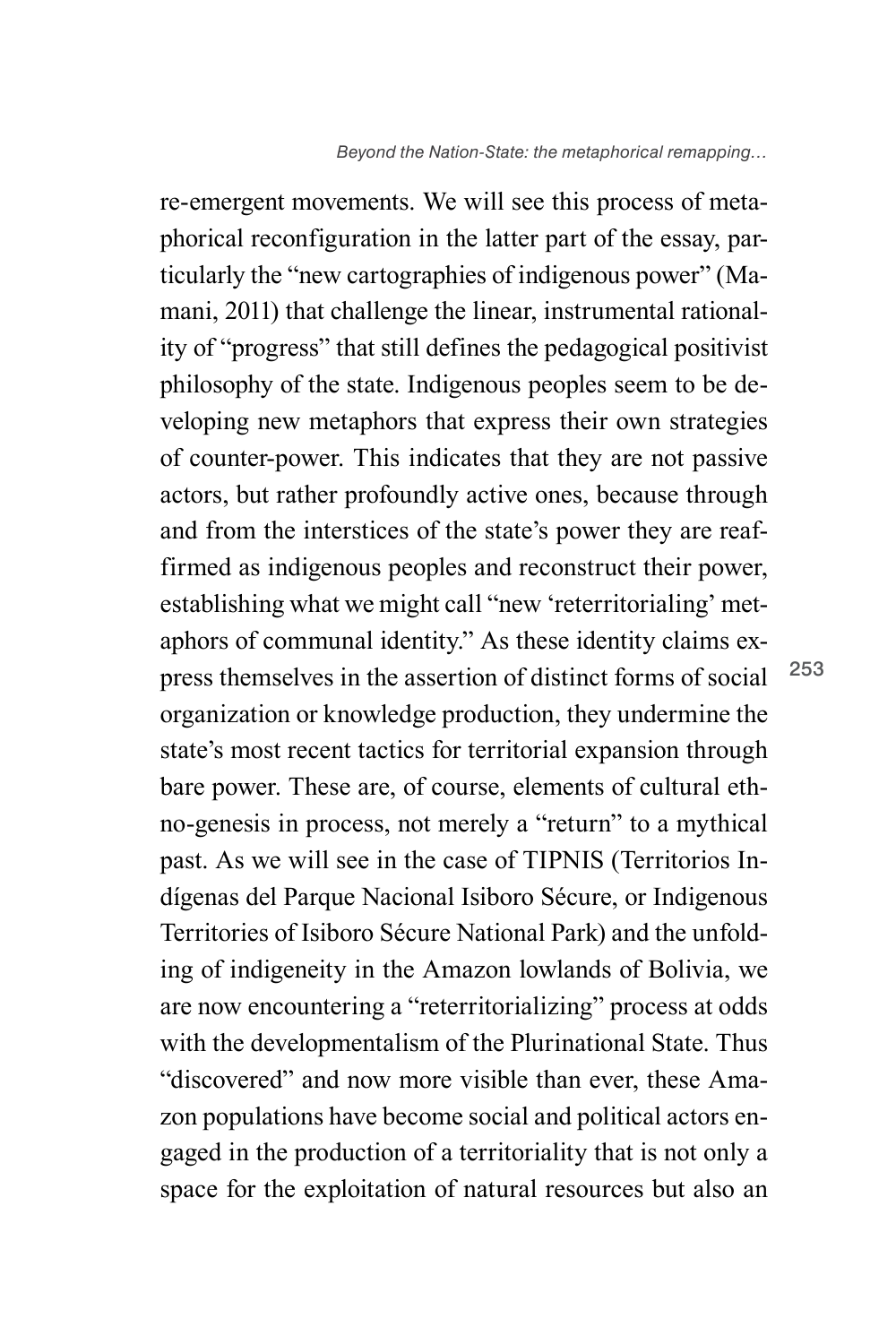"ethnoscape" for the reproduction of social and religious life. In this case, geography is being transformed into a reference of identity as part of the memories and cartographies of indigenous power. What the Amazon movements are teaching us is that "geopolitics" must not only be understood as a kind of modernizing strategic planning from the center of the Plurinational State or governmental power, but also that the State must acknowledge that the population has the capacity to produce its own geopolitics from its own indigenous cultural matrices.

The pedagogical territorialization of the Nation-State, its multicultural "deterritorialization," and the "reterritorialization" of indigenous movements, are three facets that currently dominate the debates on the future of the Bolivian state and society. Fluvial metaphors are at the core of this debate on the remapping of ethnicities.

**The territorial Nation-State**

Any view of the world must take place in both space and time; no space exists outside of time, nor time without space. In this essay, however, I argue that the "spatialization of time," that is, prioritizing the analysis of "space" over the concept of "time," which is now being questioned by anthropologists and ethnologists, privileges the "territoriality" of civic institutions over the analysis of ethnic traditions that are localized in different senses of times. Following Harry Harootunian, I call them, "non-contemporary temporal registers." Later on, I will pay special attention to the growing effort to make identities "flow" like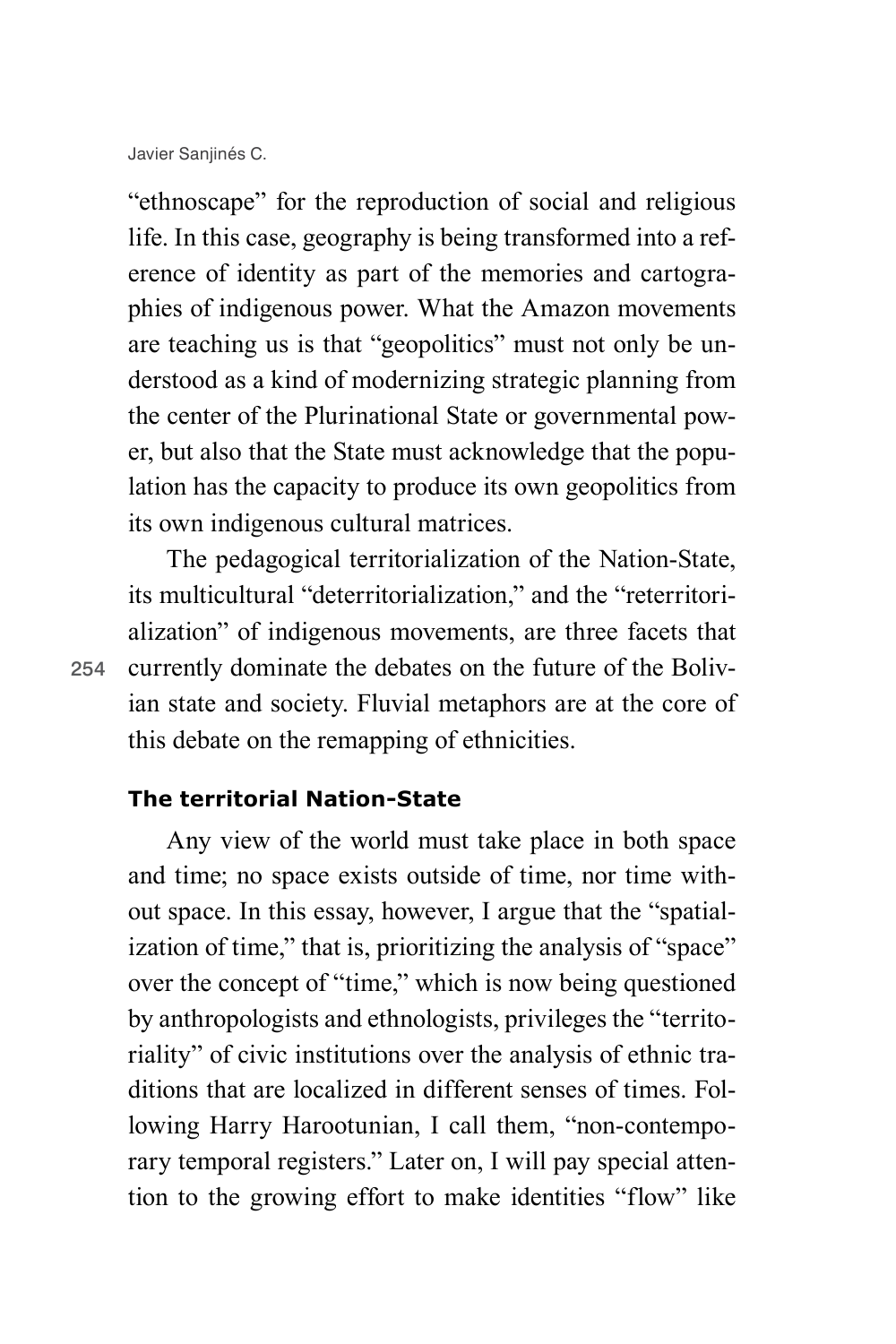calm, orderly rivers, without letting this effort at postmodern explanation of identity observe with equal care the fact that the new constructions of identity flow in tumultuous, disorderly streams, like those "currents" and "corners" of time that Ernst Bloch (1991, p. 106) and Reinhart Koselleck (2004) theorized about under the rubric of "the contemporaneity of the non-contemporaneous."

I agree with studies that analyze movement between "porous" spatial boundaries, because they show how rural life has been turning into urban life; at the same time, however, it worries me that the subject of temporality might be set aside, for its relative abandonment and subordination to reflections on space continues to affect social and historical analyses. The spatial turn seen in some recent research on the "refounding" of the Bolivian Nation is related to the importance taken on by migratory movements. This social event leads me to think that the "spatialization of time," regulated by modernization and development, conceals the temporal asynchronies, the conflict-ridden times, which are so forcefully suggested by the social migrations taking place right now in the world in which we live.

As the relationship between space and time should be of key importance to those who wish to impart a balanced meaning to reality (Harootunian, 2005), it seems to me that an analysis of reality can only bear fruit if it pays attention to what Bloch has described in these terms:

The *objectively* non-contemporaneous element is that which is distant from and alien to the present; it thus embraced *declining rem-*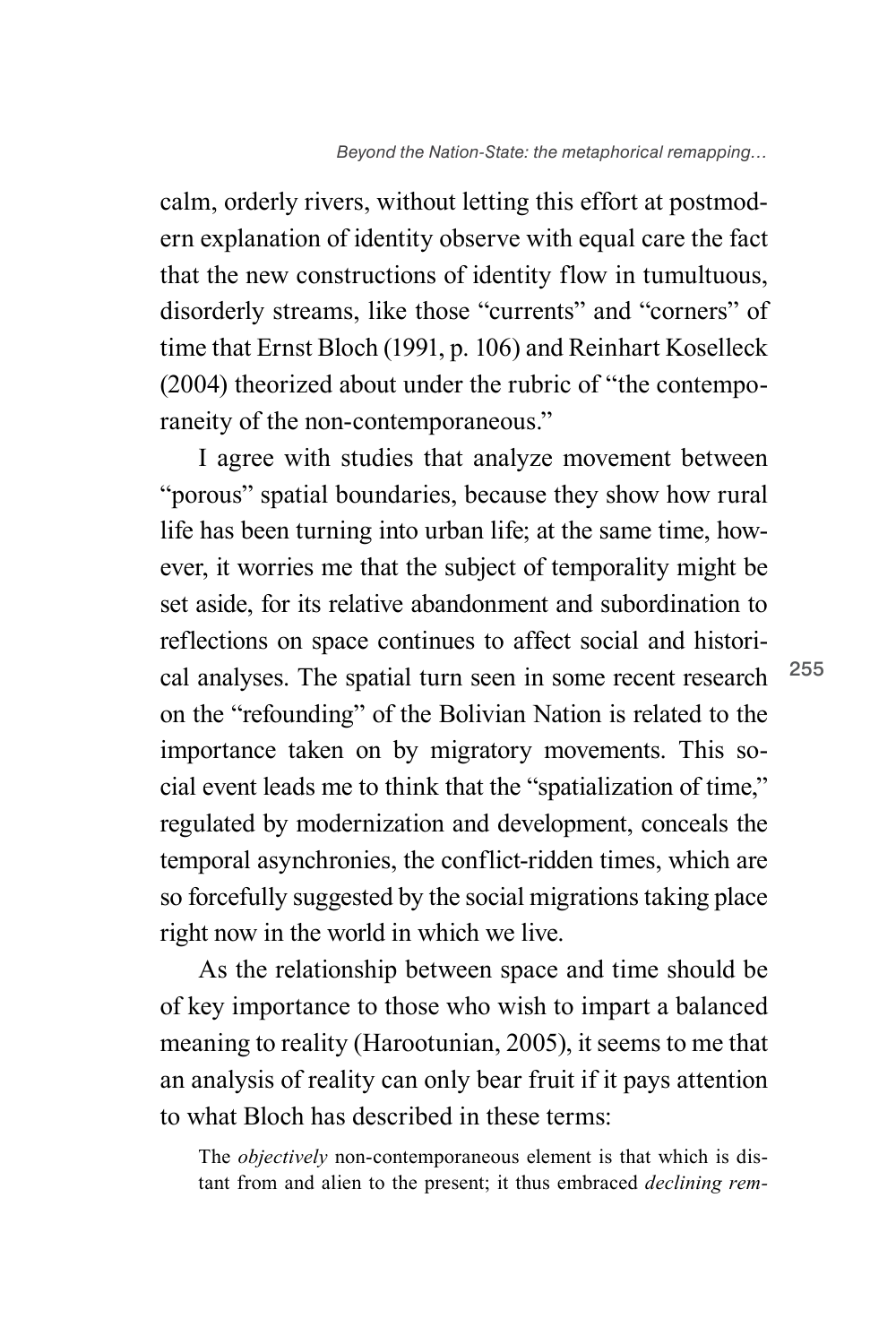256

*nants* and above all an *unrefurbished past* which is not yet 'resolved' in capitalist terms. (1991, p. 108; emphasis in original.)

 I think it is also important to bear in mind Bloch's assertion about history.

History is no entity advancing along a single line, in which capitalism for instance, as the final stage, has resolved all the previous ones; but is a *polyrhythmic and multi-spatial entity, with enough unmastered and as yet by no means revealed and resolved corners*. (1991, p. 62; emphasis in original.)

Since many historians and social scientists refuse to reflect on the Nation from the repressed past, their analyses have solely to do with the construction of the civic Nation. Today, however, there is a felt need to go farther, to overcome the hard, fixed, homogeneous nature of this Nation-State. Thus new arguments arise, many types of ideological and discursive positions (postmodern, postcolonial, and so on) question the rigidity of the boundaries constructed by nationalism, the modern narrative regulating history. While contrasting this fixedness with the much more fluid and changing nature of the multiple identities that live within the Nation—today we use the terms "plural Nation" and "plurinationality" in Bolivia—the task of extracting the Nation-State from the "hard boundaries" of modernity is a possibility that, while necessary, remains problematic. In any case, new demands for recognizing citizenship, arising from the internal migrations of recent decades, have caused cracks in these "hard boundaries," this *mestizo* condition, making the metaphor much more fluid, much more sensitive to the ethnic demands of new social movements.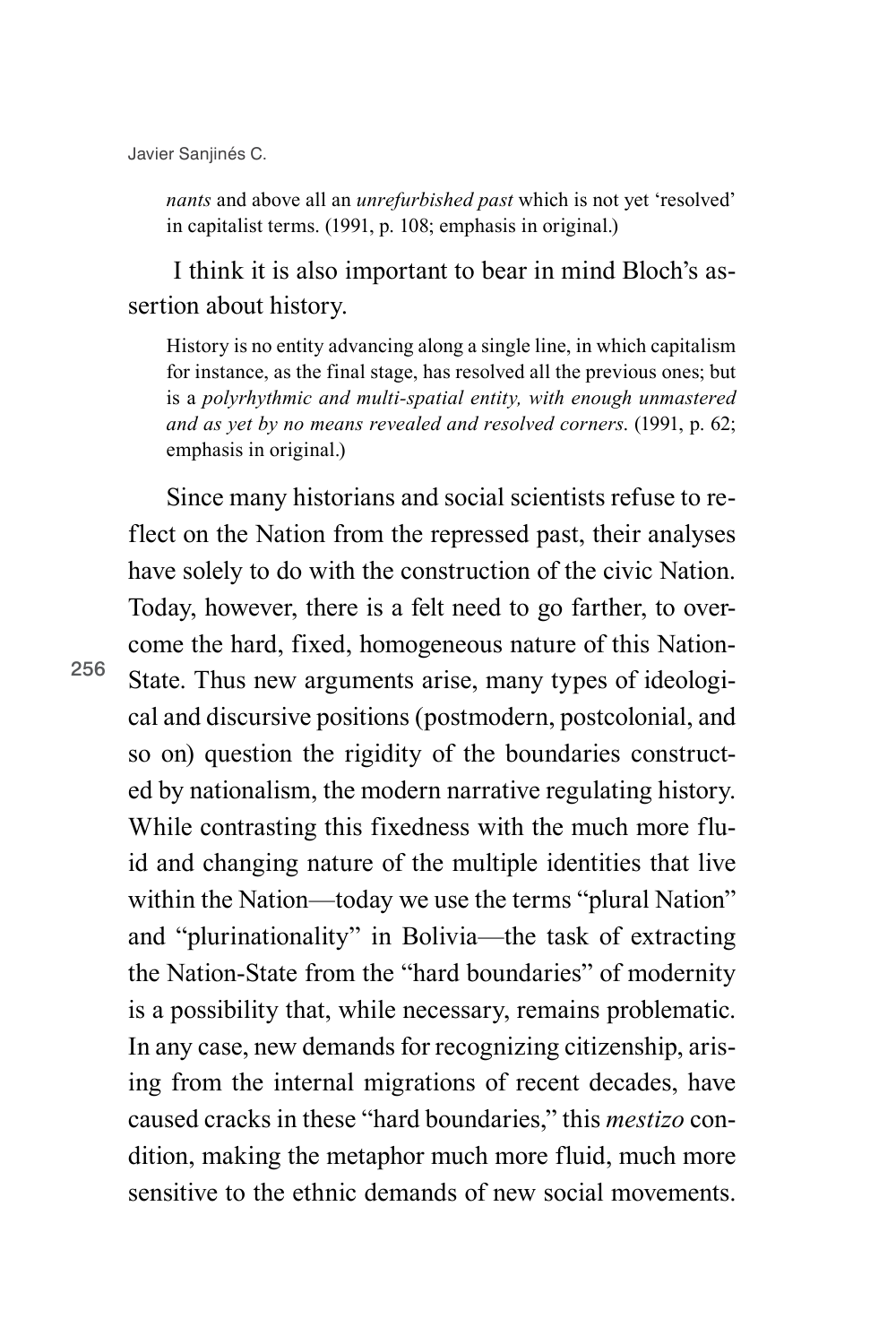This is how "otherness" is built, a fact that reveals the limits of the Nation conceived as a homogeneous community. I now turn to a new stage, a new interpretive dimension of the national.

### **Deterritorialization and metaphors of flowing**

garchic-liberal state and from the reformist nationalism of <sub>257</sub> Leaving the territorial boundaries of twentieth-century modernity behind, historians like Dipesh Chakrabarty's assert that we have now sailed "into the uncharted waters of the twenty-first" century (Chakrabarty, 2009, p. 23). Questions remain about the telos of modernity and preoccupations with development and with the old pedagogical policies that, in the case of Bolivia, derive from both the olithe second half of the twentieth century. Indeed, the "uncharted waters" themselves have headed off in a different direction in present-day Bolivia. They've moved beyond the sensory and territorialized dimension of *mestizaje* associated with the 1952 revolution, which introduced the social suture between the civic and the ethnic. How can this change be explained? What is this new kind of flow that modifies representation?

After three decades of predominance in the Bolivian social imaginary, in the mid-1980s "revolutionary nationalism" and its homogenizing version of *mestizaje* fell into a deep political and moral decadence. As social scientist and journalist Pablo Stefanoni recently wrote: "It was, paradoxically, the Movimiento Nacionalista Revolucionario (MNR) itself that proposed, in the midst of the eco-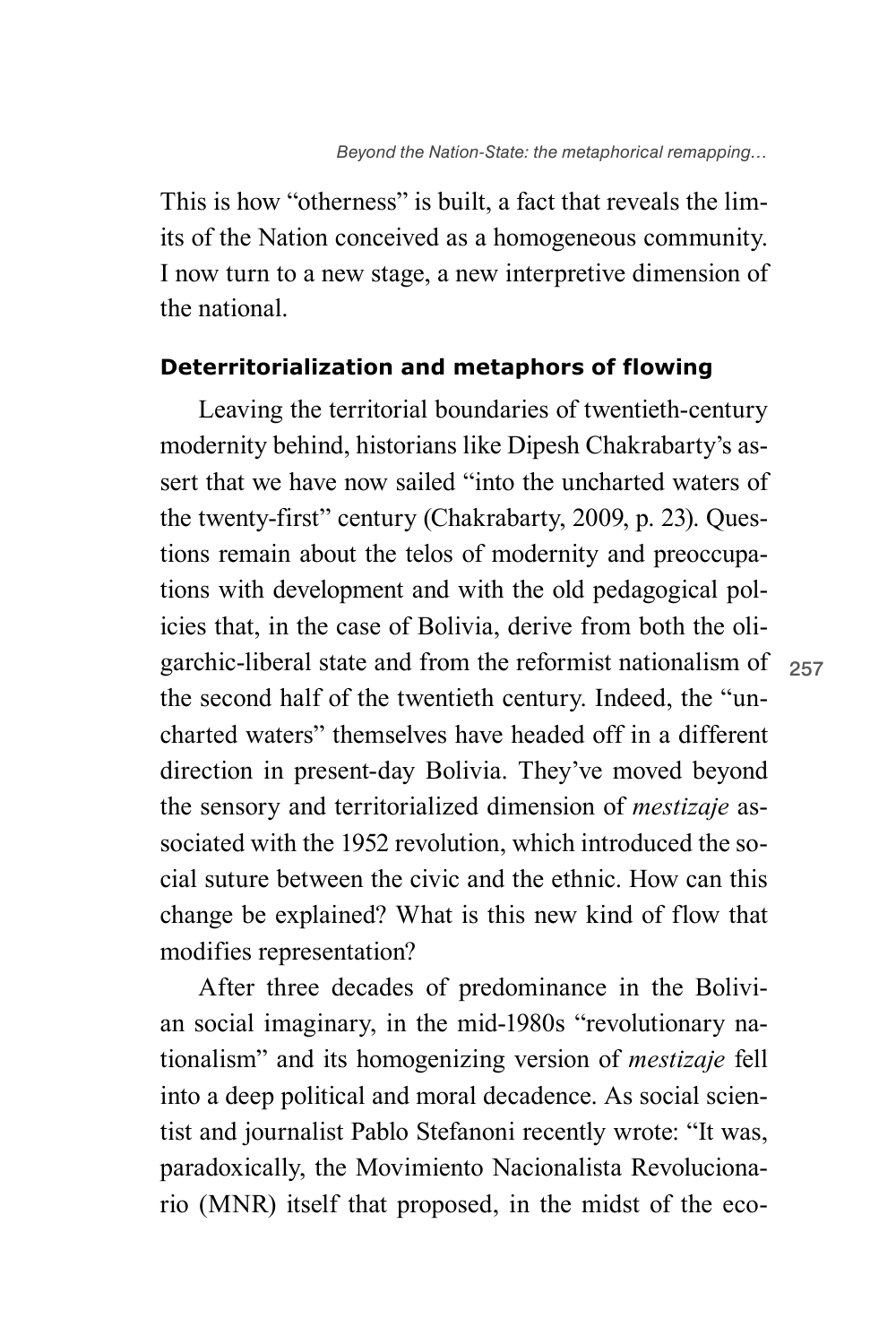nomic collapse brought on by hyperinflation and the rise of neoliberalism in Latin America and around the world, abandoning state capitalism" (2010, p. 117). Indeed, this exchange of state capitalism for economic liberalism, which in Stefanoni's words had already been "perfected" by the skills of mining entrepreneur Gonzalo Sánchez de Lozada, dominated the neoliberal political agenda. Thus, the displacement of pedagogical policies since the 1980s have been the new ways of navigating waters that, as we will see, have been filled with conflict since the beginning of the twenty-first century. In the Bolivian case, I think that this displacement was linked to the new trajectory taken by the iconic model of *mestizaje*, separated now from its modernity-based developmentalist discourse. I turn now to this displacement, which connects with one of the most interesting "deterritorialized" readings of the present, and set forth by the economist Carlos Toranzo Roca, a sharp-eyed researcher of the pluricultural and multilingual face of Bolivia today. For Toranzo, the territorialized nationalist model had not lost its relevance, but it had changed in the flow of time. He concludes that we Bolivians, whether rural or urban, are "facts of community and a presence of diversities" (2009, p. 49). We Bolivians, however, have changed iconic models (the phenomenon of identities being, basically, movement), a fact that I would like to emphasize in particular. I will concentrate, then, on this change, this "metaphor of flowing," which now represents identities from a very different viewpoint.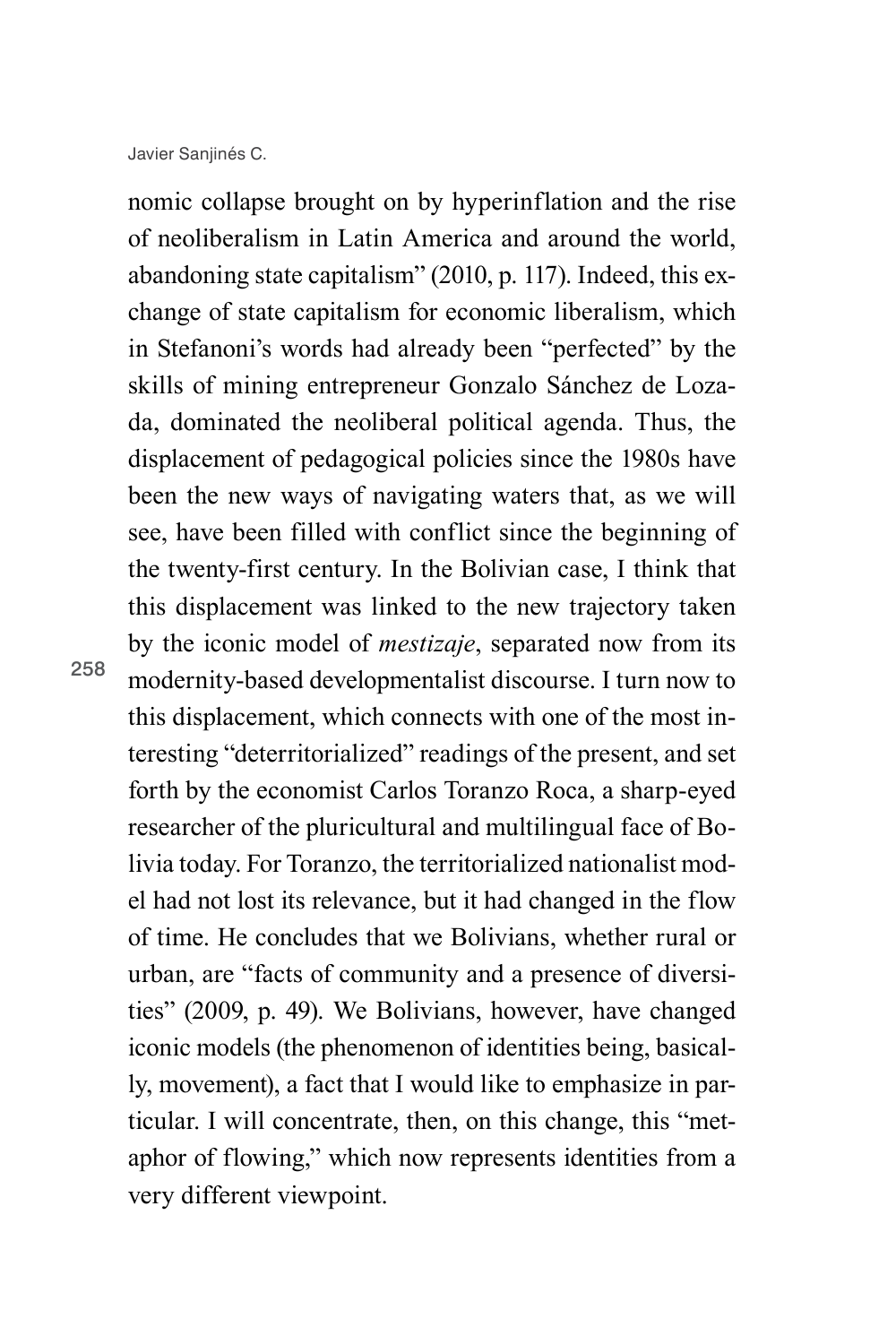259

Reading a book by the Argentine historian Ignacio Lewkowicz, who has dedicated himself to the study of contemporary subjectivity (2004), I am reminded of the fact that we often talk about the "stream of consciousness," but we don't realize that we are using a metaphor that displaces itself in a very peculiar way: flowing like a stream, like a river that changes and is never the same. Thought of from its banks, Lewkowicz tells us, "the river is the image of fluidity conceived as 'change' into which we cannot 'step twice'" (2004, p. 235). But if everything in the river changes, the transformation follows an ordered, permanent meaning: a source, a course, and an outlet. Thus, "the river is the meaning of the water between its source and its outlet" (*ibid.*).

This image of the river's ordered fluidity gives us a way to "rethink" *mestizaje*, because Toranzo uses this very image to explain, as I have noted, how "everything flows in time" because "no one is identical to what he was in the past" (2009, p. 50). Toranzo uses this Heraclitan metaphor to express the opening of the *mestizo* Nation to historical processes that are much more complex, that leave no one unscathed, petrified in his original state: "No, there are no exactly identical copies in history; this is valid for all of society, even its elites, who have also changed over time" (2009, p. 58). The result of all historical processes is that no one is identical to what he was in the past. There cannot be, then, "an" unchanging *mestizo* Nation, but rather a historical process, a flowing of races in permanent change. Note, however, that this flow of *mestizajes* has an end, an exact outlet: the Nation and the republic.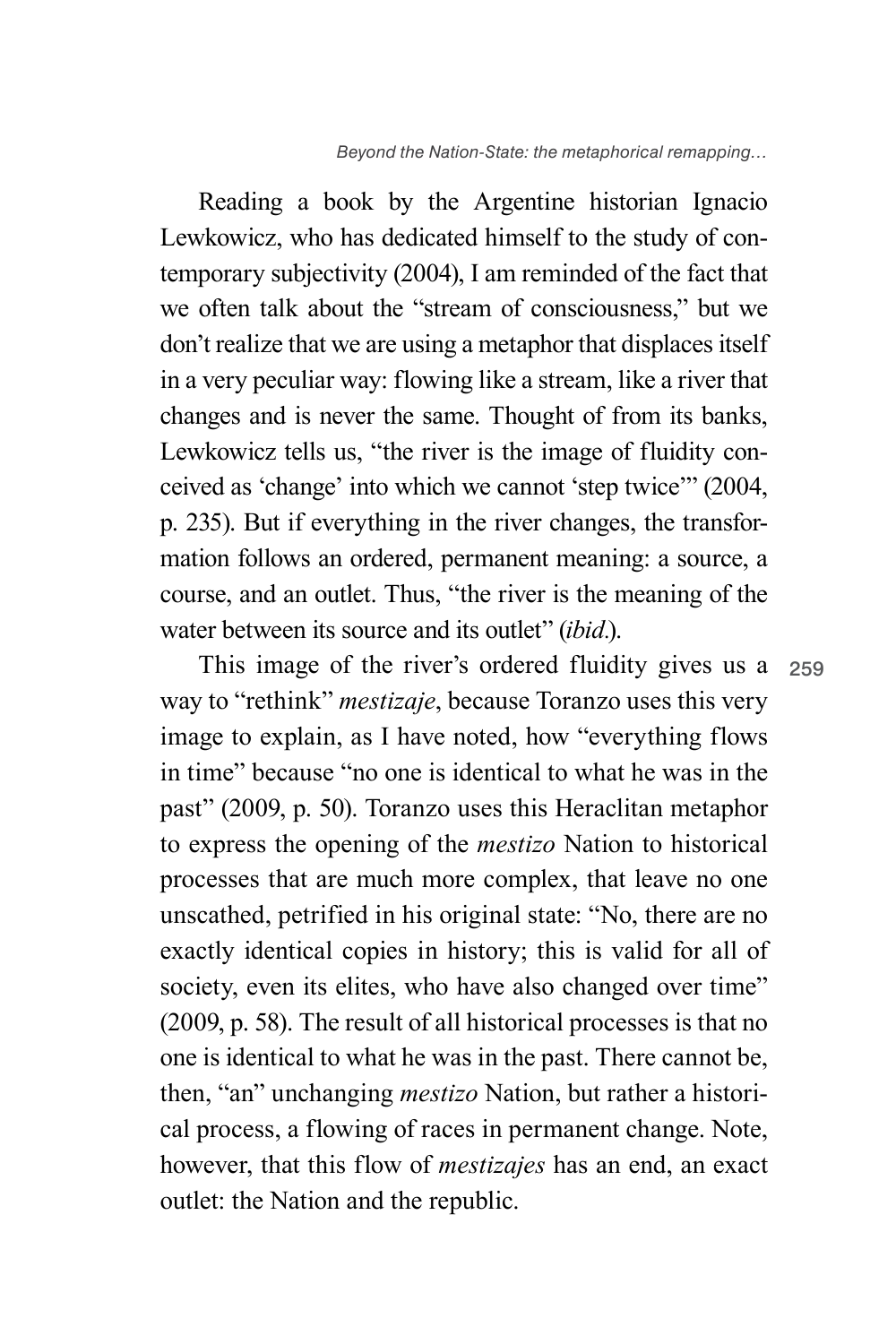260

We will see, nevertheless, that the "deterritorializing" dimension" that supposedly explains our expansive and complex present has serious disadvantages for charting the future. This dimension sends us back to the doubts that Chakrabarty set out at the beginning of his essay on humanism (2009).

### **The metaphor of the amphibian**

I think that the "deterritorializing dimension" cannot remain stuck in the "uncharted waters" of Chakrabarty's image in his essay on humanism. Recent events oblige me to return to "dry land" in order to cover the theme of cultural integration. I refer to the need to recover the fruitful dialogue between "contemporaneously non-contemporaneous" spaces and times, such as that promoted by the first peoples of the lowlands in their "Marcha for Territory and for Dignity" and "Quest for La Loma Santa." Each of those mobilizations led in the 1990s to powerful symbol-building, which, as the author of a recent book on the subject notes (Canedo, 2011), created a new utopia, a "resignifying of territory," which argues for the establishment of a new social and economic order. The utopia created by these first peoples did not reject modernization; rather, it balanced modernization with ancestral symbols of identity that helped the inhabitants of the lowlands, of Amazonia, to resignify their territory. This return to the ancestors, to the mythical, religious past, promoted greater tolerance and understanding of the complex interaction between human beings and nature. In the same way, it generated new asso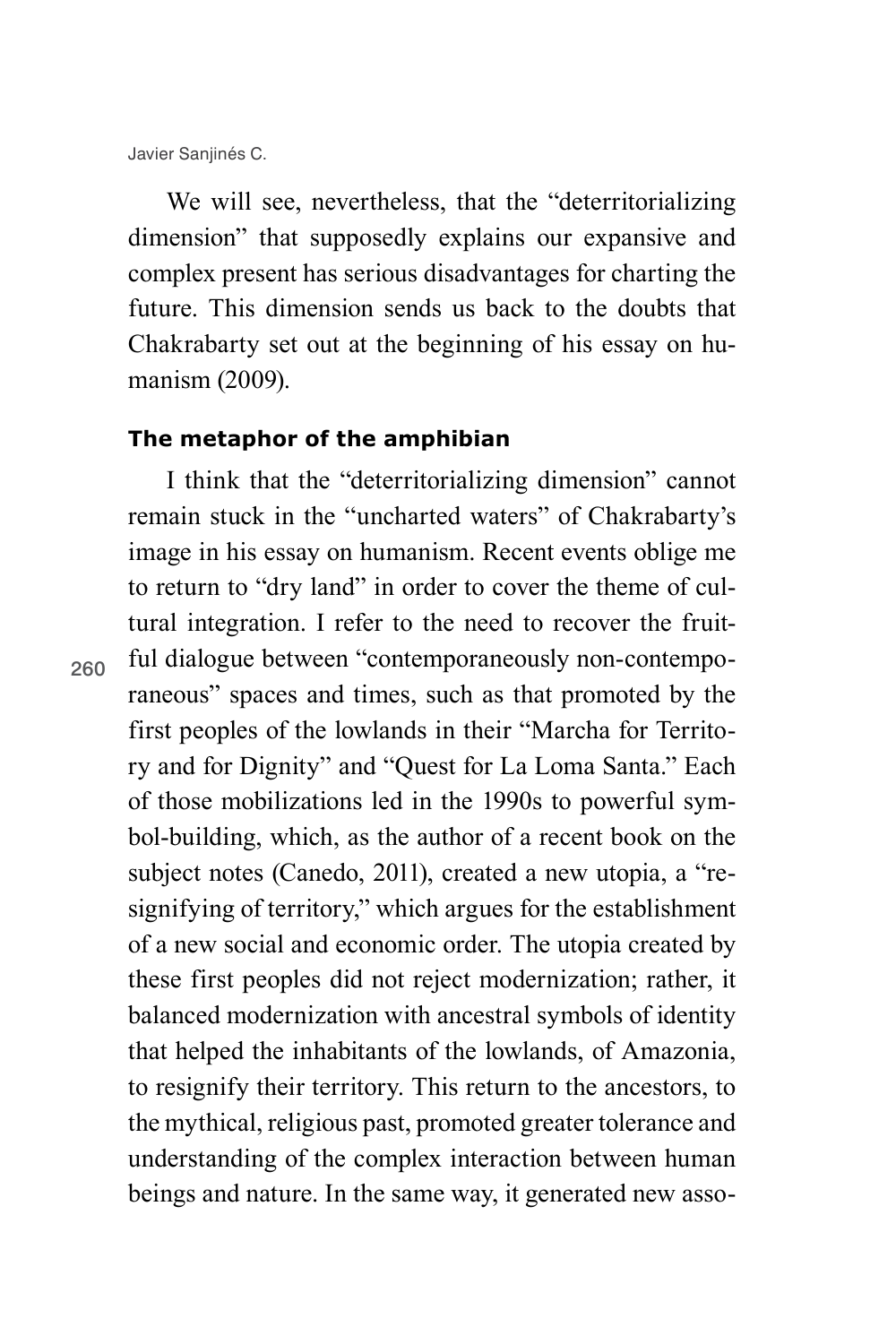ciations that crossed—defiantly yet peacefully—the territorial and pedagogical borders drawn by the state, including the limits on its current understanding of what "plurinationality" means.

The tenacity with which the indigenous people protected their land and their territory in that movement in 1990 led to a new modern way of thinking that does not simply give in to the plans already laid out by modernity; a way of thinking that scrupulously respects human rights but at the same time recovers Enlightenment humanism and turns it into a legacy for the dispossessed, for the rest of humanity. Since that time, the lowland movements have not sought to return to nationalism; instead, they have opted for something unprecedented, for something that searches, lovingly and with utter generosity, for the whole self that modernity denied when it opted for mere individualism. I think that this territorial resignification is *sui generis*, for it does not claim to encompass Europe, nor to apply the programs of progress and development unreflectively. The new program returns to nature with the hope that nature might shelter humanity without being attacked and devastated by the blows of modernity and its globalized capitalism. As Arif Dirlik has recently expressed it:

The new times call for a new politics. The spaces for this new politics are to be found not outside of but in the contradictions of a globalized capitalism. The challenge presently is not to overthrow a globalized capitalism, or to replace the capitalist state with a socialist one, neither of which appears as an imminent possibility. The challenge rather is to build up a more just and sustainable society from the bottom up, to socialize the spaces offered by these contradictions. (…) (Dirlik, 2011, p. 54.)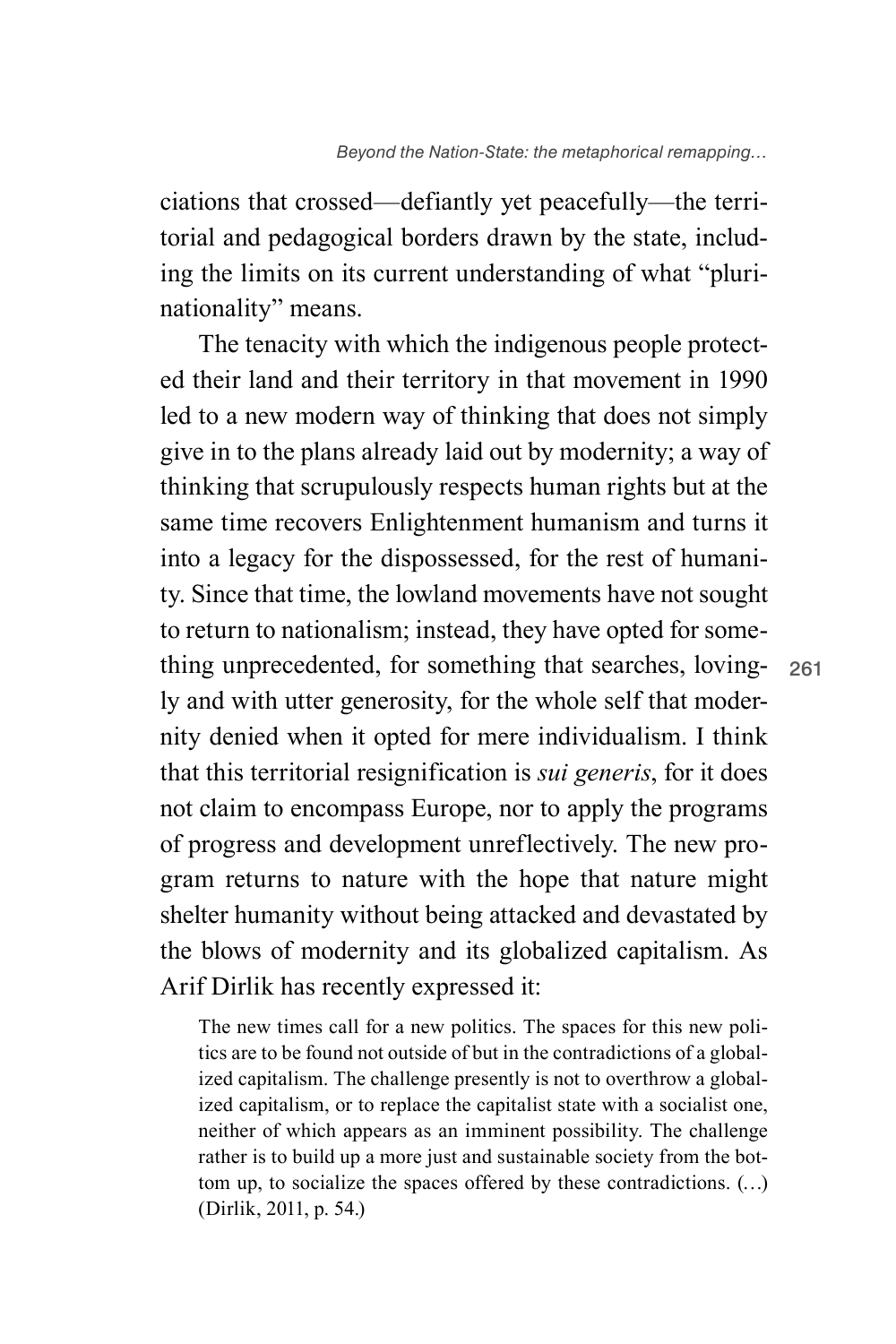We noted earlier that, although the "pedagogical dimension" built the Nation-State, its "deterritorialization" produced, as a counter-effect, the flow of identities that ended in its dismantling. Beyond these two dimensions, here I postulate the concept of "integrating (re)territorialization," that is, the capability held by today's indigenous movements of building a dialogue, a "cross-fertilization" between modernity and their ancestral culture. It seems to me that the amphibian is the metaphor that best expresses this new displacement. This is the metaphor that Orlando Fals Borda used in his analysis of the riverine world of Colombia (1979). Today it is called for in analyzing countries and regions where cultural diversity is the source of renewed interpretive potential. The metaphor is useful because it "takes knowledge from one context and transfers it to another, reworking it in consequence of the new context" (Mockus, 1994, p. 37). Let us take a closer look at this metaphor.

In a broad sense, the term amphibious, meaning "both lives" or "both ways of life," applies to every community that "develops reliably in more than one cultural traditions and that facilitates communication between them" (Mockus, 1994, p. 37). As a metaphor of communication between cultures, the image of the amphibian helps to overcome the differences that crop up in contemporary societies with high levels of cultural diversity and social segmentation. On one hand, the metaphor brings the law closer to morality and culture, which is where discrepancies between different cultures traditionally lie. On the other, the amphibi-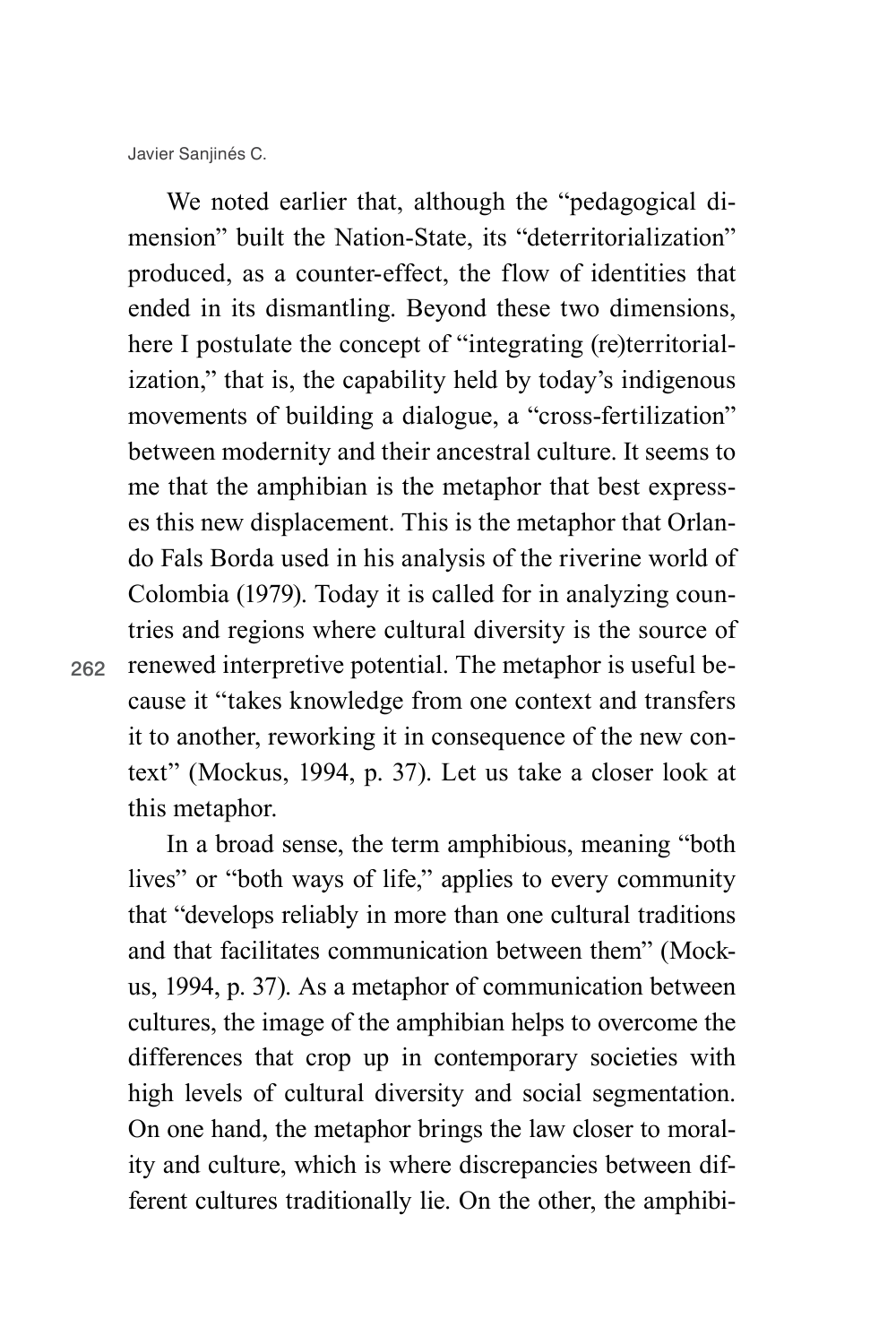an can glimpse the possibility of overcoming the violence to which power resorts when it resolves conflicts. The metaphor of the amphibian illustrates the possibility of elaborating norms that are compatible with difference; it also shows that it is possible to build a dialogue between cultures.

Drawn from research by Basil Bernstein (1990) on education as a social process of the circulation of knowledge, the metaphor of the amphibian represents the capacity of cultural difference to "obey partially divergent systems of rules without a loss of intellectual and moral integrity" (Mockus, 1994, p. 39). It is precisely that integrity that allows the amphibian "to select and rank bits of knowledge and morality in a given context in order to translate it and make it possible to appropriate it in another" (*ibid.*). This applies to the dialogue between the ancestral and the modern; the "March for Territory and Dignity" of the lowland first peoples is a revealing example of the "culture of integration" represented by the amphibian.

The "March for Territory and Dignity" put forward a social demand that completely changed the way in which land grants were made and the way in which land was occupied—two processes that had figured as exclusively material phenomena in Latin American agrarian history. In the Amazonian peoples' march, they were demanding that the state recognize not only their right to land, but an imbricated set of material and symbolic values. Territory was therefore transformed into a symbol for the claims to autonomy that the first peoples demanded from the state and from the power groups that had subordinated them.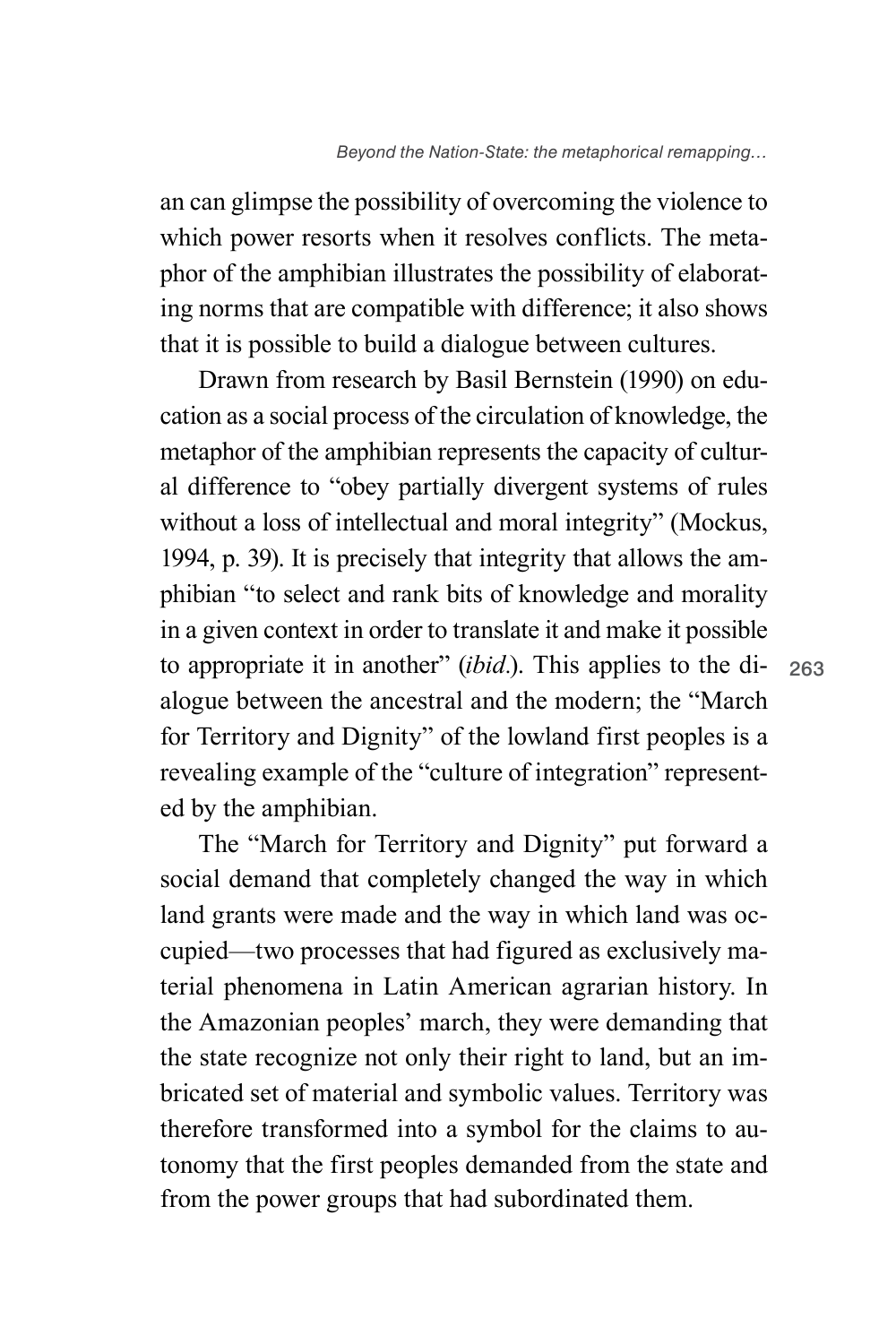By living in modern life as much as in their ancestral life, the Mojeños—an important Amazon ethnic group were expressing the capacity that cultural difference has for crossing cultural codes, for demanding that legislation must not consign custom to oblivion but, to the contrary, must recognize and value it. Legalism as imposed from power was not enough, because the Mojeño—the lowland inhabitant, the interpreter and translator of cultures—insisted also that the written rule should not pretend ignorance of cultural customs. The marches in 1990 therefore demanded the "cross-fertilization" of law with morals and customs. And this fertilization also helped to spread democracy, because it allowed what was legal to communicate with what was morally valid and culturally relevant, even if positive law did not specifically recognize them. In this way, the rise of new "soft boundaries," amphibian borders that can connect the modern with the ancestral, allowed for the "(re)territorialization" of concepts that interwove to provide novel, creative answers to the predatory forward march of developmentalism. Arif Dirlik explains a view of amphibian borders that parallels my own:

Place as metaphor suggests groundedness from below, and a flexible and porous boundary around it, without closing out the extra-local, all the way to the global. What is important about the metaphor is that it calls for a definition of what is to be included in the place from within the place—some control over the conduct and organization of everyday life, in other words—rather than from above, from those placeless abstractions such as capital, the nation-state, and their discursive expressions in the realm of theory. (2011, p. 57.)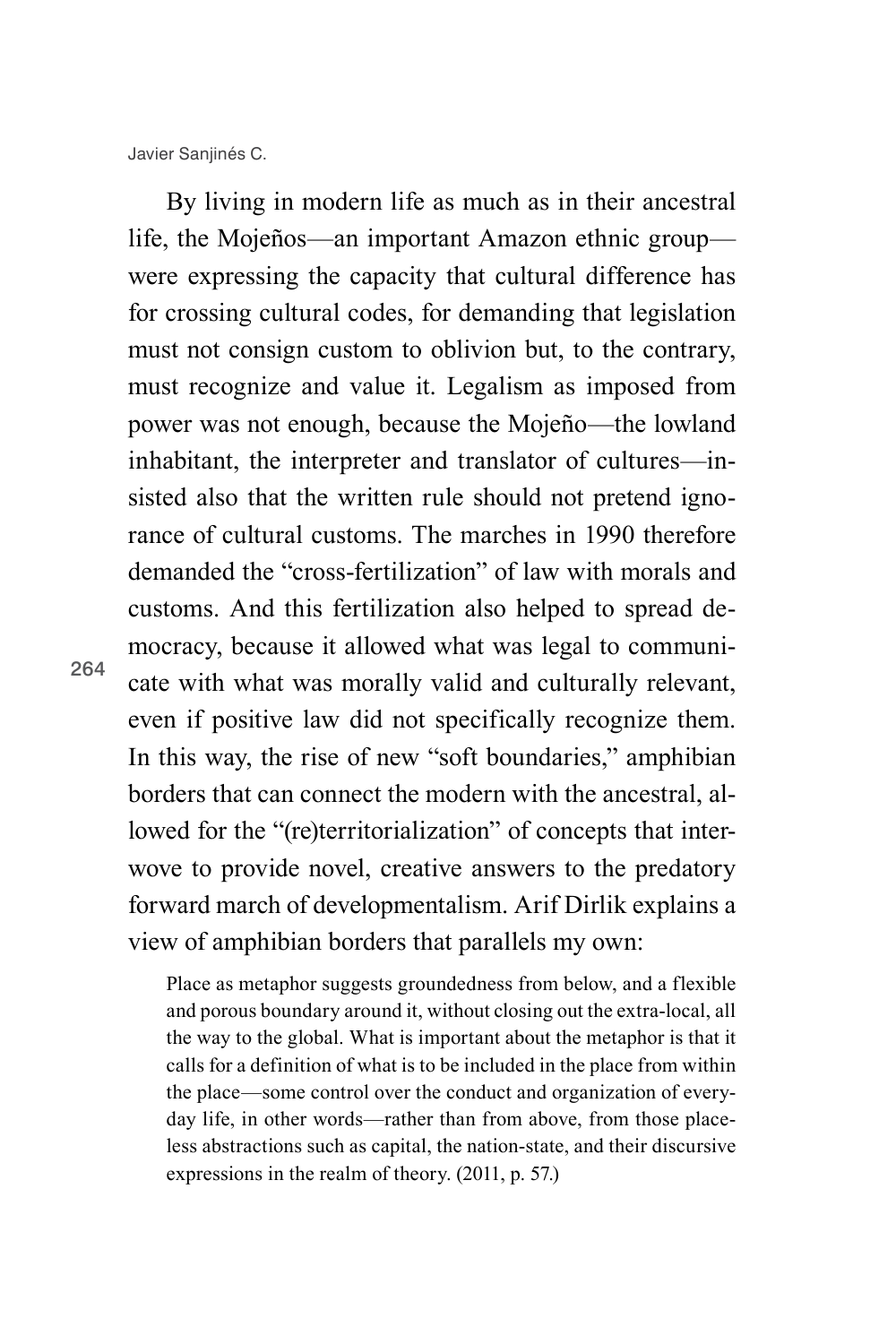In the face of the subjugation of communal land, in the face of the colonization of rural spaces, the "March for Territory and Dignity" and the "Search for the Loma Santa" created the possibility that arguments from the distant past might "shortcut" the distance between customs and the law. Indeed, the power of culture sought to reduce the separation between ancestral customs and the specific procedures that were foreign to sacred interpretations and the ethical motivations that were beyond the grasp of positive law. The systemic functionality of law, its instrumental rationality, also subject to goals, exempted the law from having to attend to religious and cultural arguments, and it emphatically distinguished between legal arguments and arguments by those human groups that found the values that broadened their freedoms in their ancestral morality and customs.

Using cultural and religious arguments belonging to the time "of the gods" (Chakrabarty, 2000) to influence the communicative acts that develop in the "public sphere" is tremendously difficult. Such arguments exceed the limits of the instrumental reasoning of power and of the positive law that legitimates it. But the amphibious peoples who cross and interrelate cultures seem to understand the urgency of making these systems compatible and of adapting them to the needs of the present. Hence the "cross-fertilization" of law with morals and culture is surprisingly current today, for it has confirmed that the struggle for land and territory is not just about protecting the human rights of indigenous Amazonian peoples, but about extending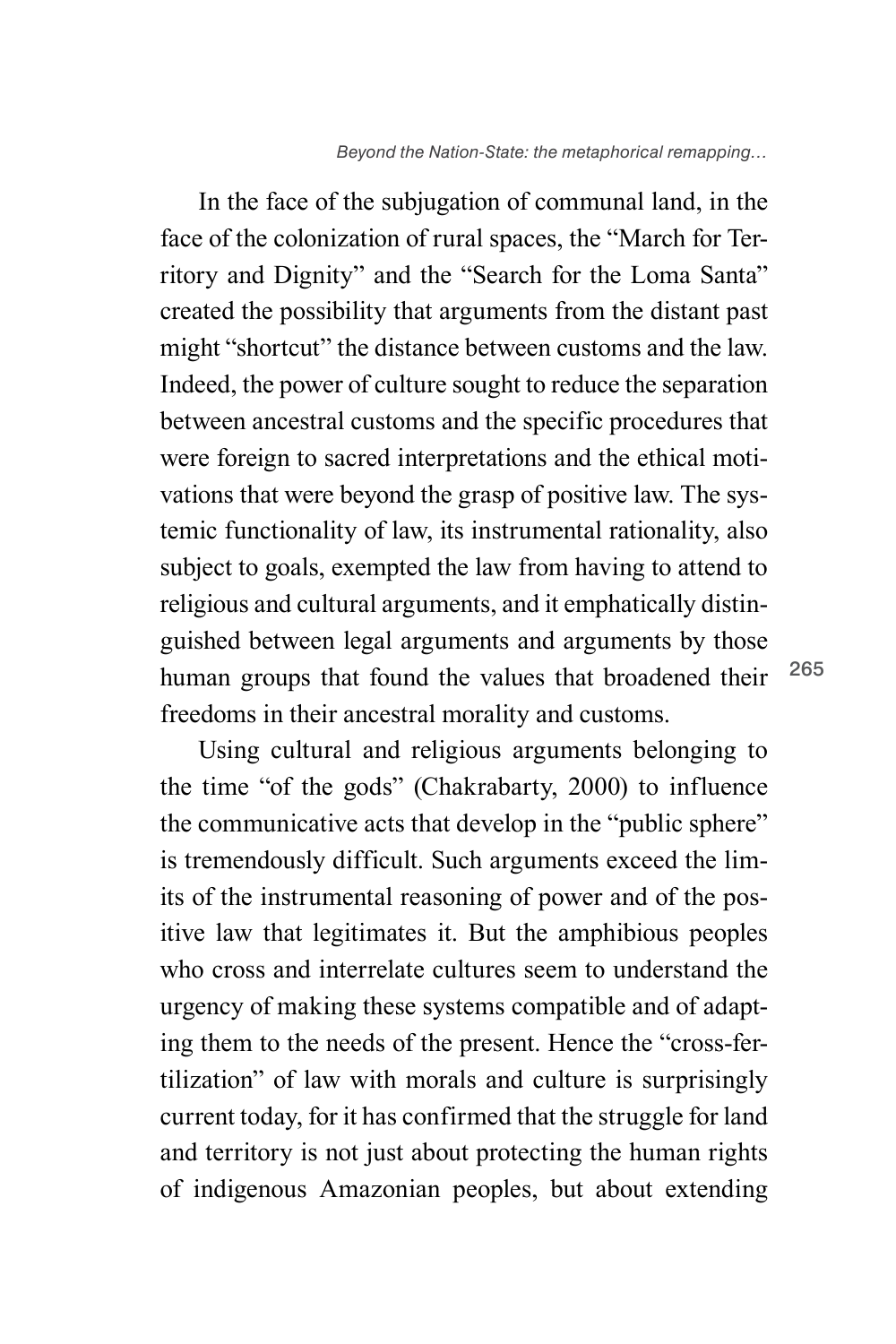its protection to nature, making its recognition the "main political and epistemological problem of the twenty-first century" (Komadina, 2011). Indeed, this "epistemological problem" appears with remarkable clarity in the recent march of lowland indigenous peoples in defense of TIPNIS, which I will explain below. By demanding in that march that the state recognize the legitimate rights of indigenous peoples, they were insisting on respect for the laws that guarantee them not only their human rights but also the rights that tie nature to the defense of territory. The observation of these rights also implies the need to investigate more deeply the very rationale of "plurinationalism." Indeed, the rationale of the current Plurinational State of Bolivia is complicated when that state harms the very rights that it helped to place in the Bolivian Constitution that went into effect in January 2009.

**Plurinational State or intractable State?**

In order to identify itself with the principles that flow from the civic Nation and to guarantee the rights of its ethnic nationalities, the present Bolivian state—defined in Article I of its 2009 Constitution as a "Unitary Social State of Plurinational, Community-Based Law"—took an unprecedented step in Latin America, because by explicitly accepting the multivocality of the Nation, it called into question the logocentric reductionism that had hitherto made the *mestizo* and *criollo* perspective the key to observing Bolivian nationality.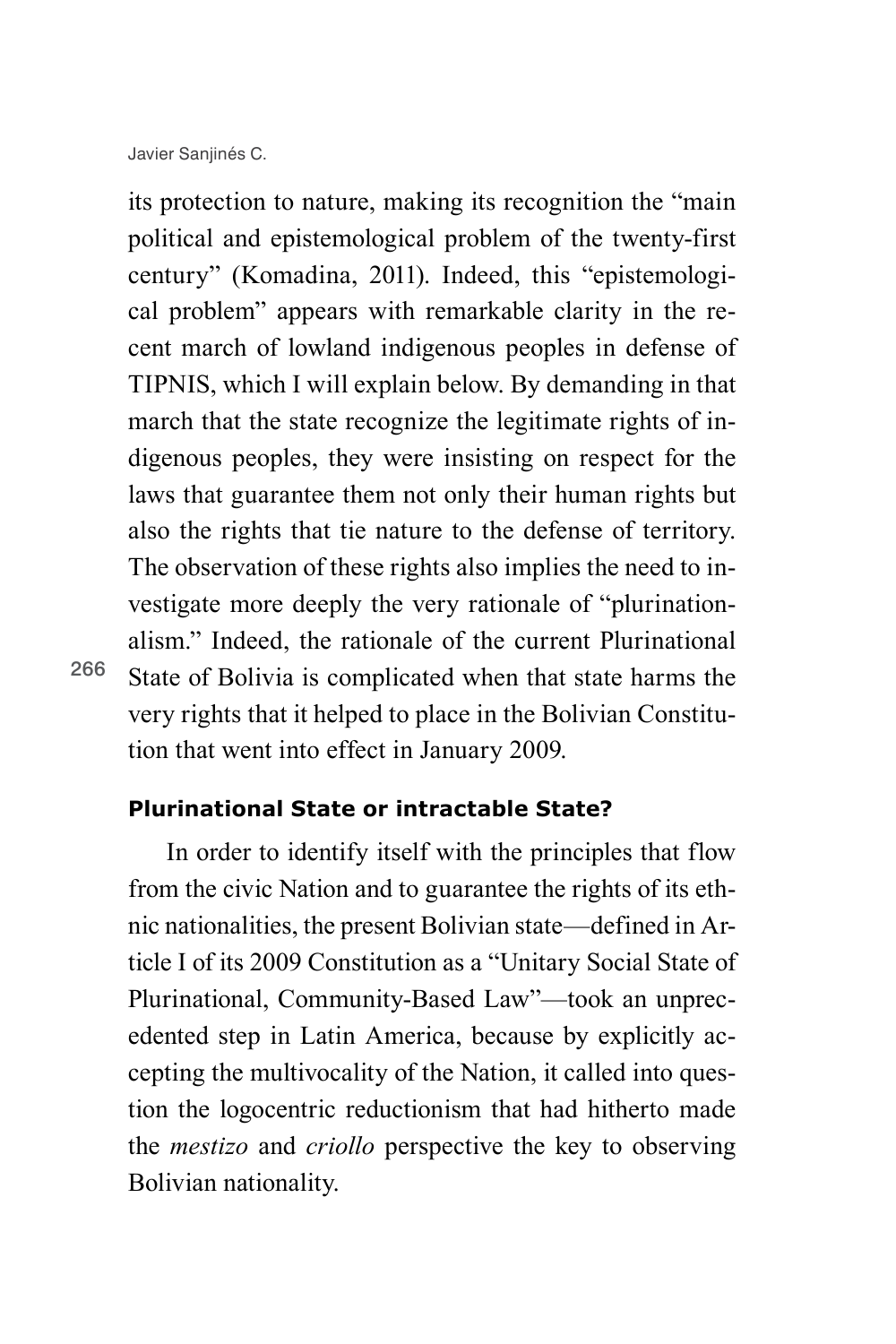267

The Constitution defines the state as "Plurinational" and "Community-Based" (*Plurinacional, Comunitario*) because it takes into account the diverse forms of community life at the economic, political, and cultural levels. The Constitution also institutionalizes the ancestral Andean principles of solidarity, reciprocity, economic complementarity, and equitable distribution of wealth. By recognizing the existence of Nations and indigenous peoples predating the colonial period, it expressly affirms their ancestral dominion over the territories and guarantees their freedom of self-determination. The Constitution expressly recognizes the right of indigenous peoples to self-government and allows for their consolidation as autonomous territorial bodies.

The Constitution recognizes a right to "free, prior, and informed" consultation with the people who would be affected by natural resource exploitation in their territory and to respect for "their norms and local procedures" (Article 352). In other words, consultation with indigenous peoples is to be "binding and obligatory," because it derives from an explicit mandate in the Constitution (Article 203). This mandate obliges the state to solicit the informed opinion of indigenous peoples. It also obliges the state to wait until the first peoples make a determination about proposals that might alter or modify their rights to their territory.

Despite the tremendous step forward that the Constitution represents in the recognition of the rights of first peoples, I see the recent march in defense of TIPNIS as confirmation not only of the surprisingly current nature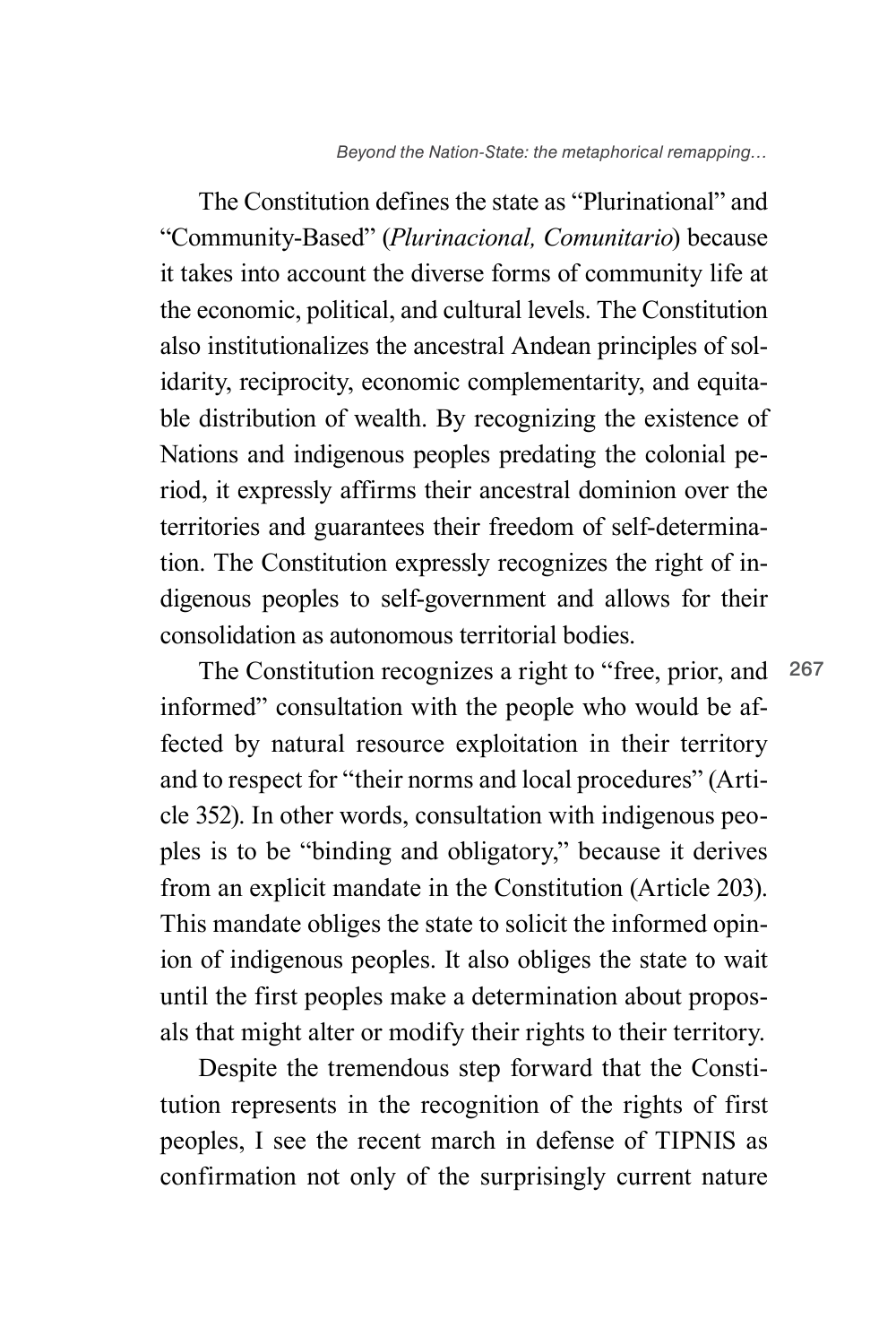of the first peoples' struggle to defend land and territory, but also, and more importantly, of the renewed presence of paradigms of knowledge that are in conflict today. This clash can be observed in the two key metaphors. One is the primacy of the "highway," a metaphor of power, which, setting aside the roads that may lead to the liberation of the peoples who have been subjugated since colonial days, sums up the developmentalist project of the current state, obdurate in its industrialization process even if that means social imbalance and trampling on the rights of others. The other is the metaphor of the amphibian, which, as expressed by one of the inhabitants of Sécure Alto who said that "my highway is the Sécure river, I don't need any other" (Quispe, 2011, p. 1), suggests a river flow very different from the sort of flowing we have observed, affirming the need that indigenous peoples have to commercialize their products. In this new flow of the river's waters, the amphibian rejects the "civilizing" process that remains embedded in the spheres of power, and instead demands that its legally agreed-upon rights should include the rights of nature—that is, that the reach of constitutionally guaranteed rights should also, as I have indicated above, make moral and cultural change possible. The amphibian metaphor is opposed to the social and economic "superhighway" metaphor envisioned by the state. Opposed, because it trades it for a just and balanced social life that will only be possible if culture and morality can continue to play the regulating roles that are not sufficiently guaranteed by law.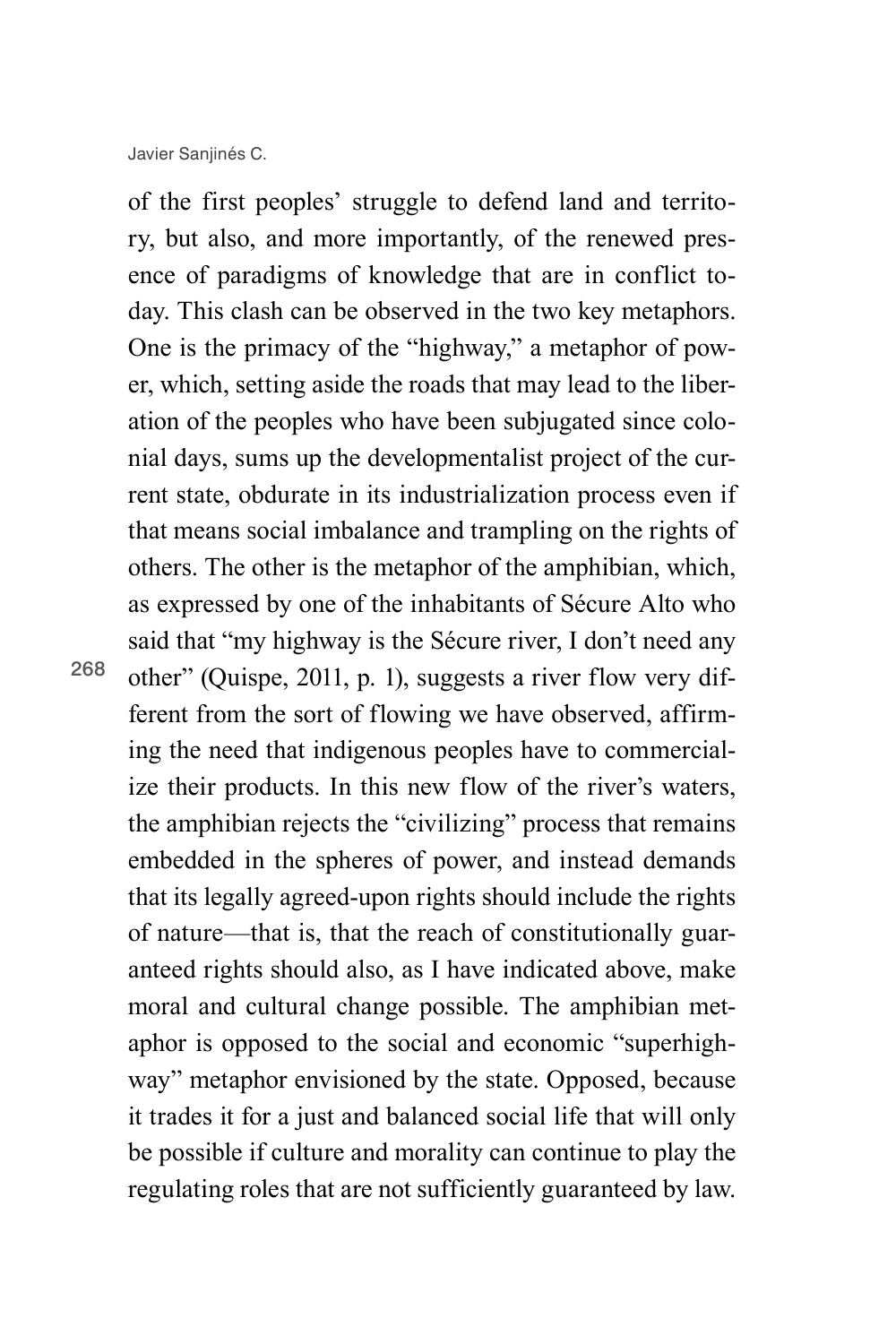Let's look at how the amphibian represents the situation of Bolivia's Amazonian lowlands. Covering nearly 11,000 square kilometers (more than 4,200 square miles) between the savannah of Beni department and the Andean foothills of Cochabamba, TIPNIS is an indigenous territory and, at the same time, a national park that has enjoyed the protection of the Bolivian state since the 1990s. This territory nevertheless was under pressure from various socioeconomic demands that have impacted its ecosystems over the past twenty years. The south of TIPNIS, around the sources of the Isiboro, Moleto, and Ichoa rivers, has been affected by the incursion of coca farmers and a road that Shell built for oil exploration in the 1970s. The forested mountains here thus underwent drastic transformations that have harmed the ability of its aquifers to replenish themselves and of its wildlife to reproduce. Central TIPNIS is in a better state of conservation; this is an immense region of rivers and tributaries that guarantees a good living for the indigenous peoples who hunt and fish there. The wetland forest in this central region teems with snakes, lizards, turtles, and a huge diversity of fish and birds. A third region, characterized by important riparian forests adjacent to the Isiboro and Sécure rivers, makes it possible for a great diversity of wild grasses and fish to reproduce; this region is settled by peasant communities devoted to livestock raising. Finally, a fourth region lies in the upper Sécure river valley, an Andean piedmont zone settled by indigenous communities that are also devoted to hunting and fishing.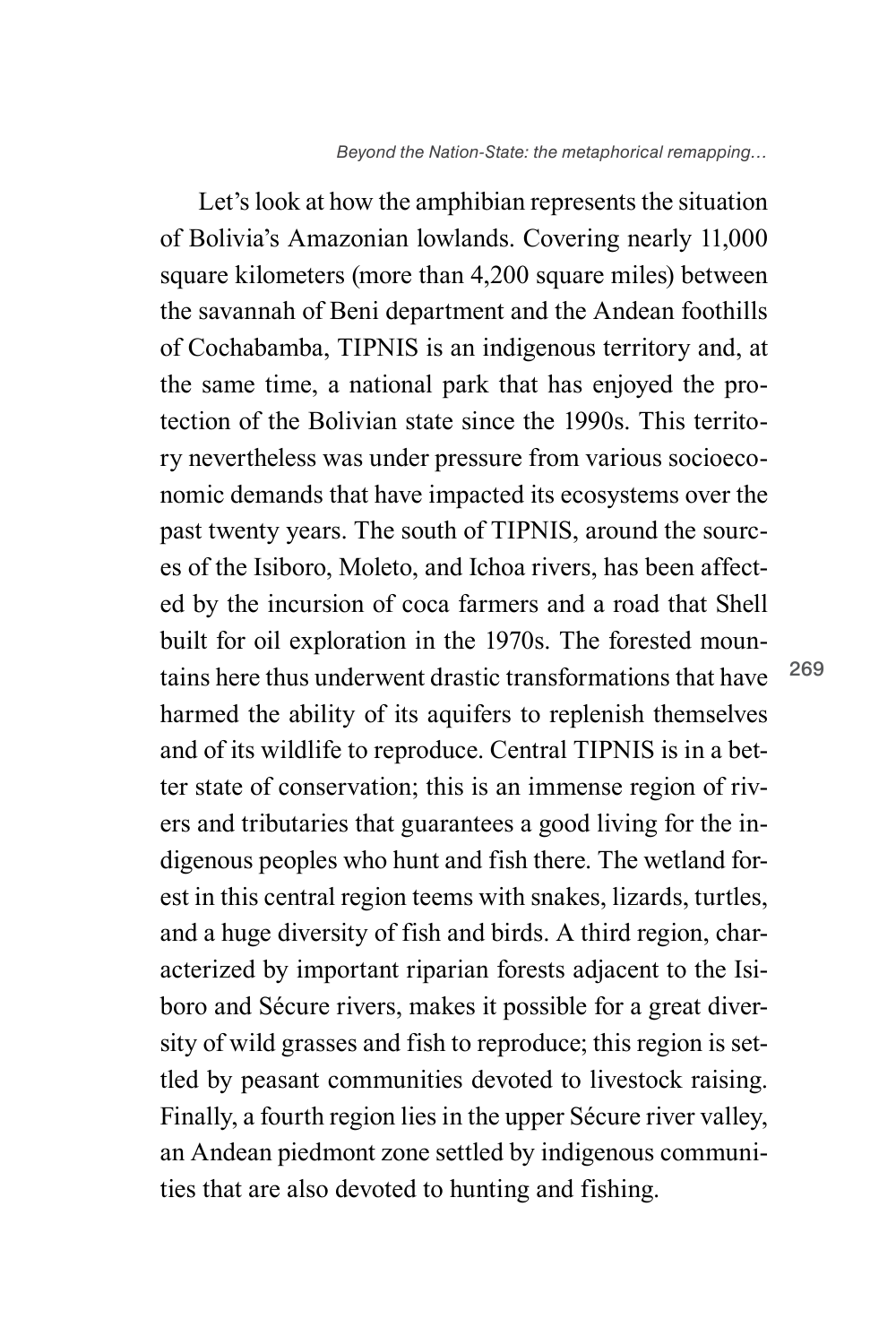270 ed by coca farming. However, by cutting through TIPNIS, The state resolved to build a highway whose second phase would cross this protected area, from the Cochabamba foothills to the Amazonian flatlands of Beni. Financed by a loan from Brazil and built by a Brazilian corporation, the highway threw a spotlight on the importance of TIP-NIS and the propositions and principles of the new Constitution of the Plurinational State. As I have explained above, the state had pledged to comply with the principle of "prior consultation" with the peoples who inhabit these territories and was legally unable to set aside or alter their rights unilaterally. In reality, the highway planned by the state would not have much of an effect on the south of TIPNIS, where the environment has already been heavily impactit would have a very significant impact on the other regions. Not only would it alter the fragile ecosystem that makes human and animal life possible throughout the area; it would also split the central zone, carving the best-conserved rainforest anywhere in South America in two.

It was in defense of this territory that one of the most important fights to conserve the environment and to safeguard human rights and the rights of nature has been carried out since June, 2011. This is the "March for the Defense of TIPNIS," a second edition of the march for "Territory and Dignity" that was held in 1990. Indeed, the march is about the constitutional right of indigenous peoples to govern their own territory. Also, not only does it touch on deciding between a civil engineering project—the high-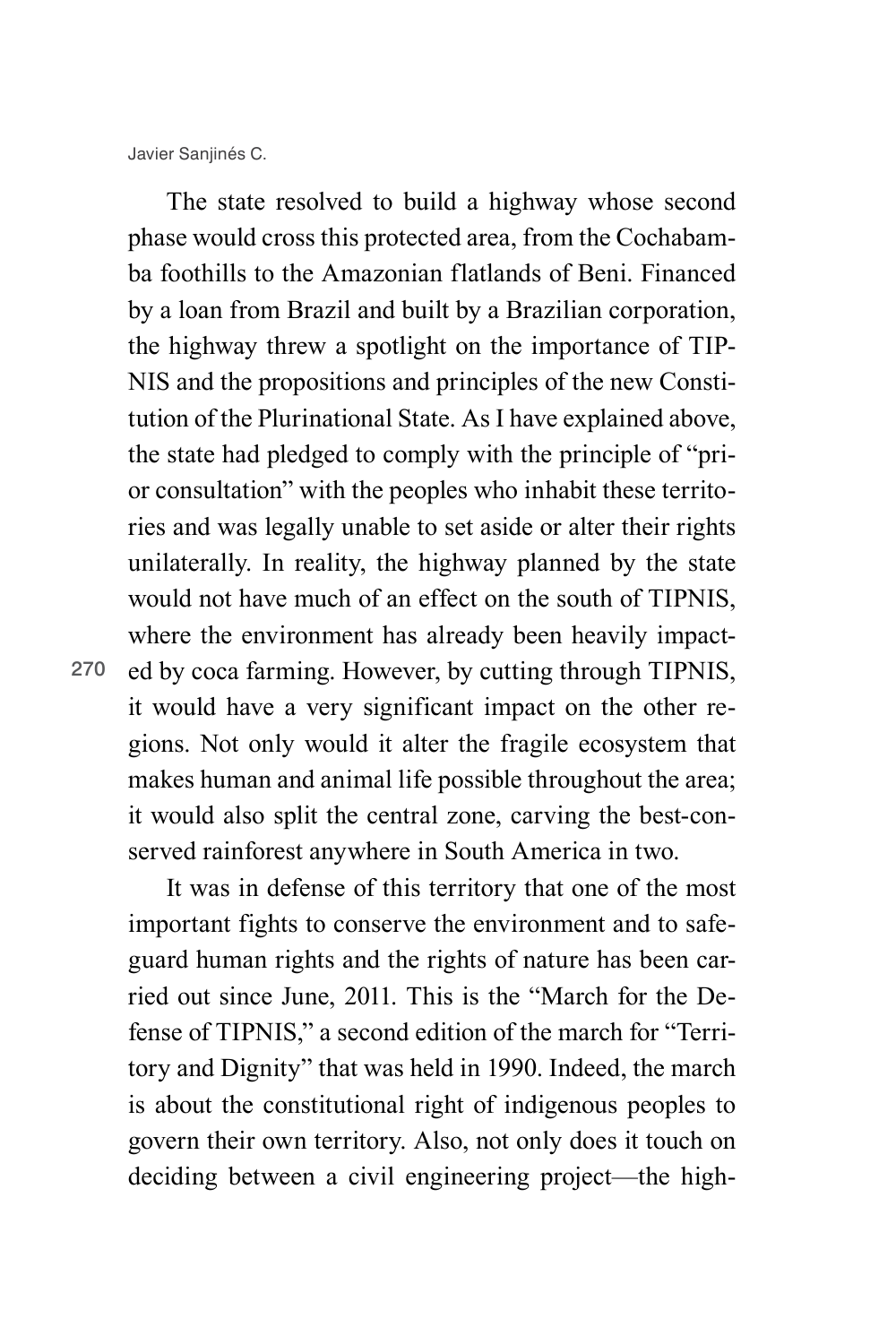way—and a national protected area; it also shows, as clear as day, the clash between two world views: the first is anthropocentric, devoted to the pronunciations of man as the lord and ruler of nature; the other is polycentric, because it conceives of nature as a legal subject with the "power to give speech to all those who gather there to argue over it. In any case, as shown by the conflict over TIPNIS, nature speaks a language that is incomprehensible to political power" (Komadina, 2011, p. 1).

subjecting them to laws of refraction that distort them. I 271 The anthropocentric view is the one the state takes on when it looks at the conflict. It is disquieting to see how the state manipulates first peoples, or unilaterally assumes the ability to define social dilemmas, twisting them and wonder, then, whether the Plurinational State isn't trying to reintroduce the "national culture" project that nationalist elites set in motion in the mid-twentieth century. Its developmentalist logic, which renews the old quest for national integration, seems to confirm the suspicion that, if it persists, it runs the risk of ending up as a form of authoritarianism just as irksome as what we have had in past decades.

Newly regulated by the teleological historicism flowing from the pedagogical and prospective dimension of nationhood, the highway has the same physical and symbolic importance as the old territorializing desires of the 1952 National Revolution. This developmentalism grew from the conviction that nature must be tamed, just as the Indian must be assimilated into the Nation-State. And just as the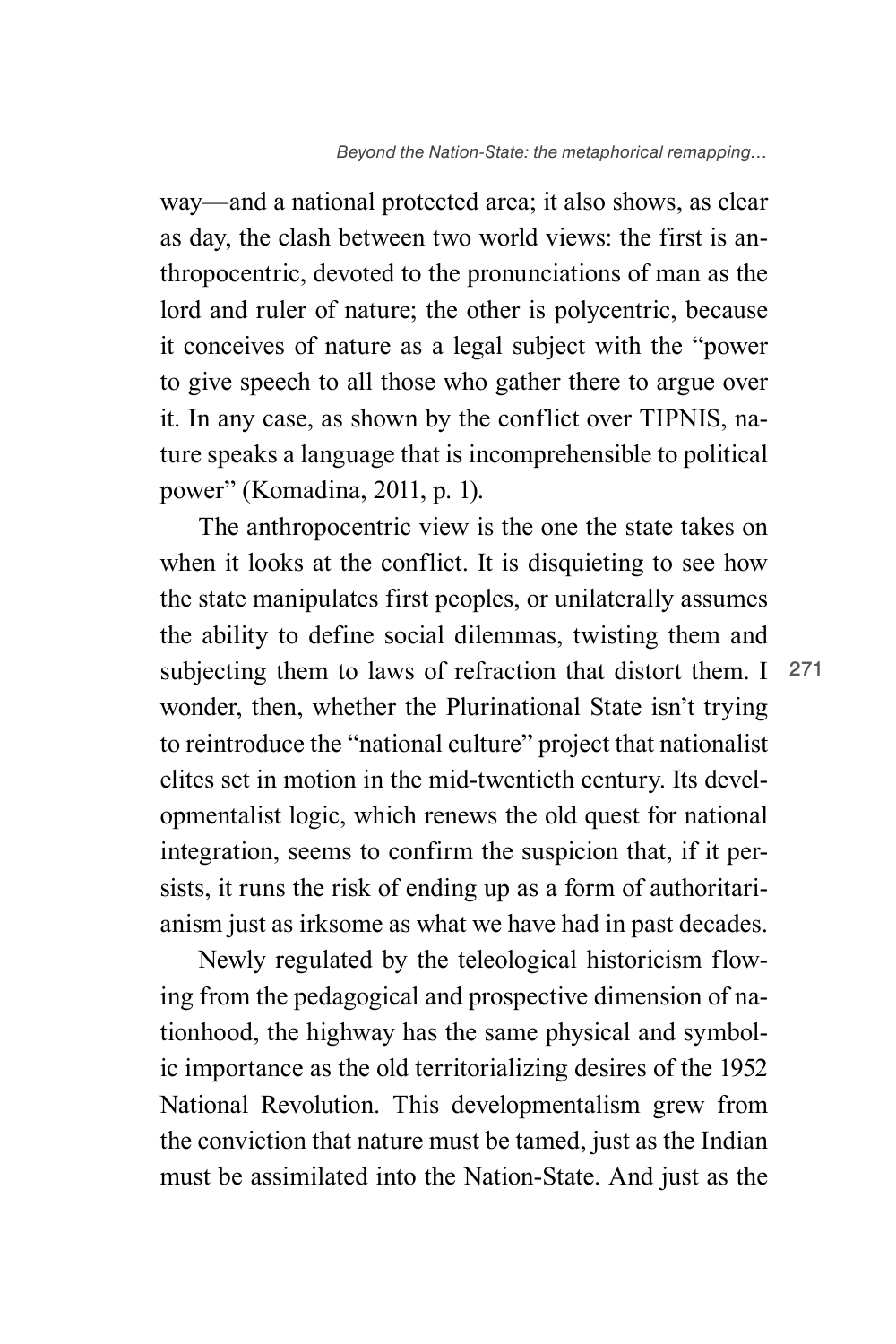272

development discourse of 1952 was an erasure of difference, those responsible for such erasure today are not just far-away development bureaucrats, but the very advocates of the Plurinational State, native leaders who have internalized the culture of developmentalism, which is a problem that describes the complicity in erasing differences of all modernizing states. As Dirlik puts it:

Indeed, it is difficult to say in historical hindsight which, a voracious capitalism ever invading places or a nation-state inventing homogeneities, has been the bigger problem in the creation of such generic categories. The question may ultimately be moot because the complicity of state and capital (or in the case of existing socialisms, of state and managerial bureaucrats) extends over the history of modernity. (…) It inevitably raises questions about the universality of categories of social analysis, which are all products of the same modernity that produced developmentalism, and are implicated in it one way or another. (2011, p. 58-9.)

According to Carlos Romero Bonifaz, then minister of the Presidency and official spokesperson for the Plurinational State, the highway across TIPNIS "will give cohesion and historical sense." This statement—a modernized version of the old paradigm of a struggle between "civilization" and "barbarism"—seeks to turn the supposed territorial "chaos" of the first peoples into a new nationalist strategy, constructed by a way of seeing that newly refracts, distorts, and breaks reality because it touches on objective truth—it is obvious that development is necessary in certain selected points, in the same way that any highway project is only concerned with the path that the highway will take, discarding all other roads proposed by the indigenous people of this large territory as less spectacu-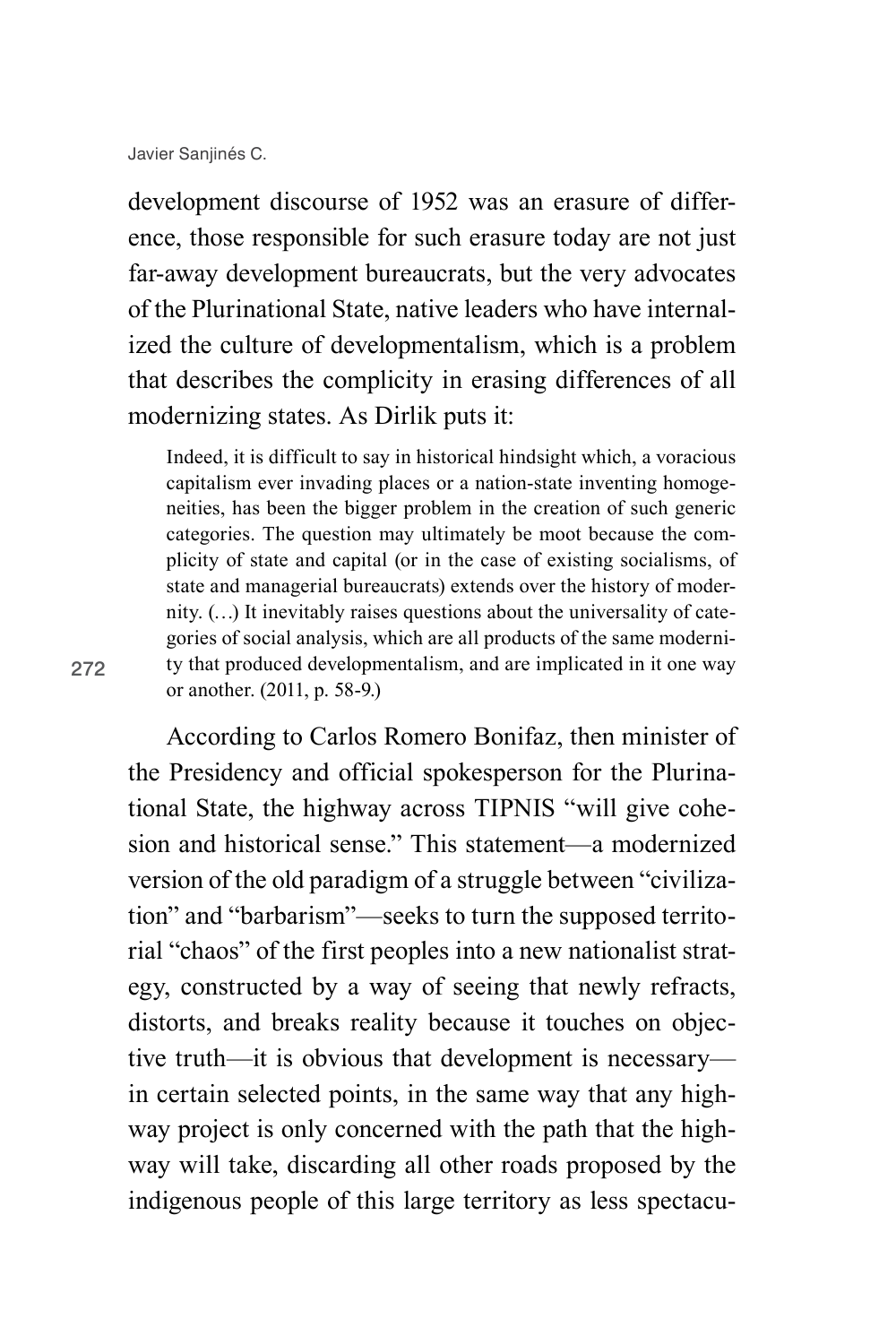lar. And this logic is well aware that reality can become a frail enemy when the state has armed itself with good rhetoric. Thus, the Bolivian reality that the minister sees is like a measuring rod placed in the water along the banks of a river: it first bends, then breaks. Refraction is the phenomenon I am describing here. Developmentalist thinking is refractory because it participated distortedly in reality, causing serious violations of human rights and nature. The minister's way of seeing is refractory, because his anthropocentrism understands human action as an interference in nature with the purpose of orienting it exclusively towards material productivity.

If the highway "gives cohesion and historical sense," that imposition emanating from power sets apart and relegates anyone who thinks differently, calling them "barbarians," enemies of progress. As a important member of the new team of epic builders, the minister counters ethnic pluralism and substitutes for it the coveted cultural homogeneity, which can be more easily administered, and whose manifest destiny is none other than to bear witness to the supreme victory of man over the forces of nature. For that is what the highway will be, if it cuts across TIPNIS: a battlefield in which nature, the ancient enemy of progress, will at last sign its unconditional surrender. As Dipesh Chakrabarty observes, the discourse of power is completely uncritical of modernization, making "the figure of the engineer"—or the highway builder—"one of the most eroticized figures of the postcolonial developmentalist imagi-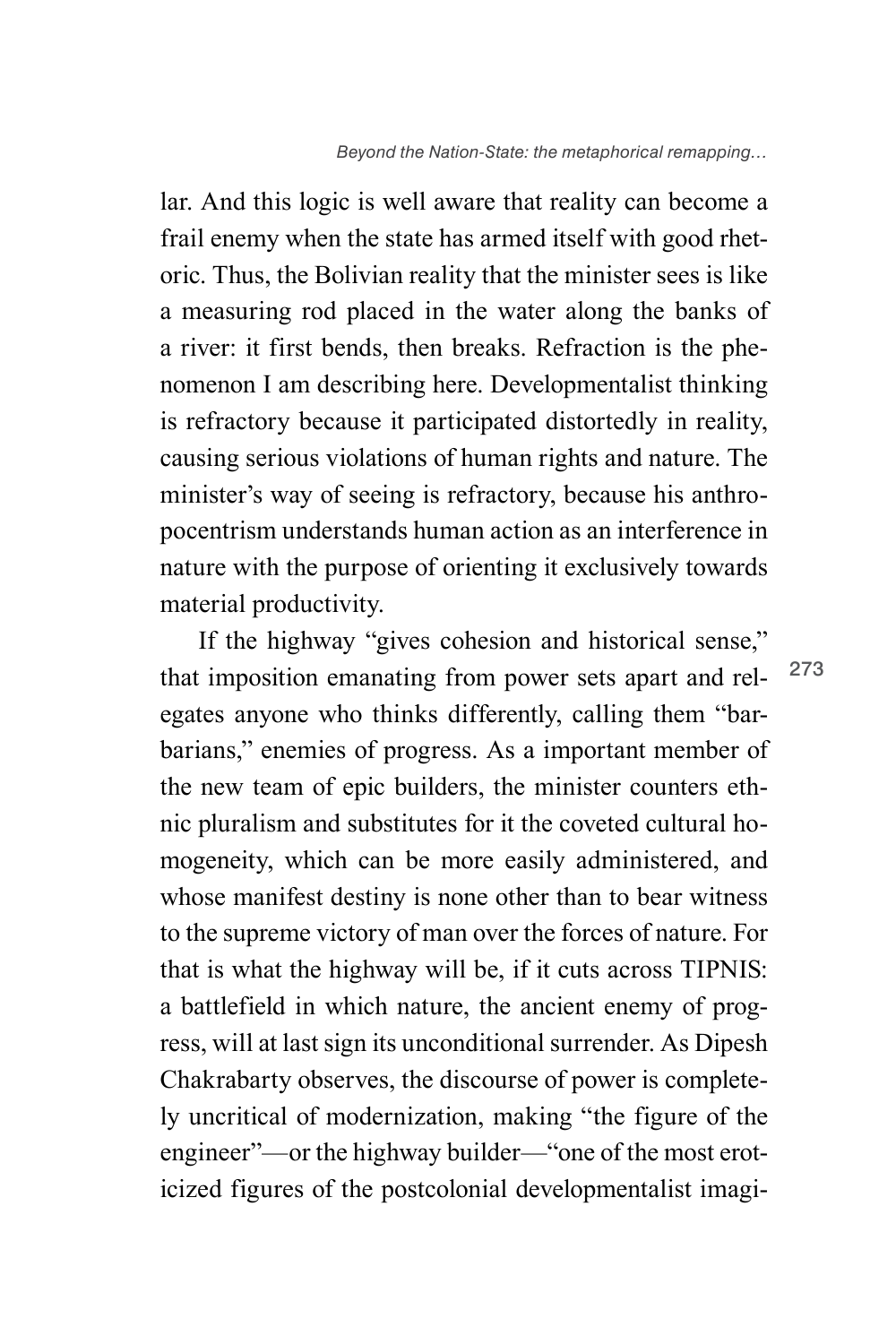nation" (2010, p. 53). It is precisely this emphasis on development that marks the split between those who hold power and the subaltern sectors living in the farthest reaches of the territory. Behind this new pedagogical politics crouch the officials of the emerging Plurinational State, making excuses for their developmentalism at the expense of diversity. And the Plurinational State will deserve no credit from future generations unless it adjusts its viewpoint and pays attention to the demands of those who question it with well-founded right. Not to do so implies a presbyopia or myopia, which in the recent TIPNIS case would call into question the very construction of plurinationality.

274

## **Bibliography**

- Álvarez, Sonia E.; Dagnino, Evelina; and Escobar, Arturo (1998). *Cultures of politics, politics of cultures: re-visioning Latin American social movements*. Boulder, CO, Westview Press.
- Appadurai, Arjun (1996). *Modernity at large. Cultural dimensions of globalization*. Minneapolis, University of Minnesota Press.
- Bernstein, Basil (1990). *The structuring of pedagogic discourse*. London, Routledge.
- Bloch, Ernst (1991 [1935]). *Heritage of our times*. Trans. Neville Plaice and Stephen Plaice. Berkeley, University of California Press.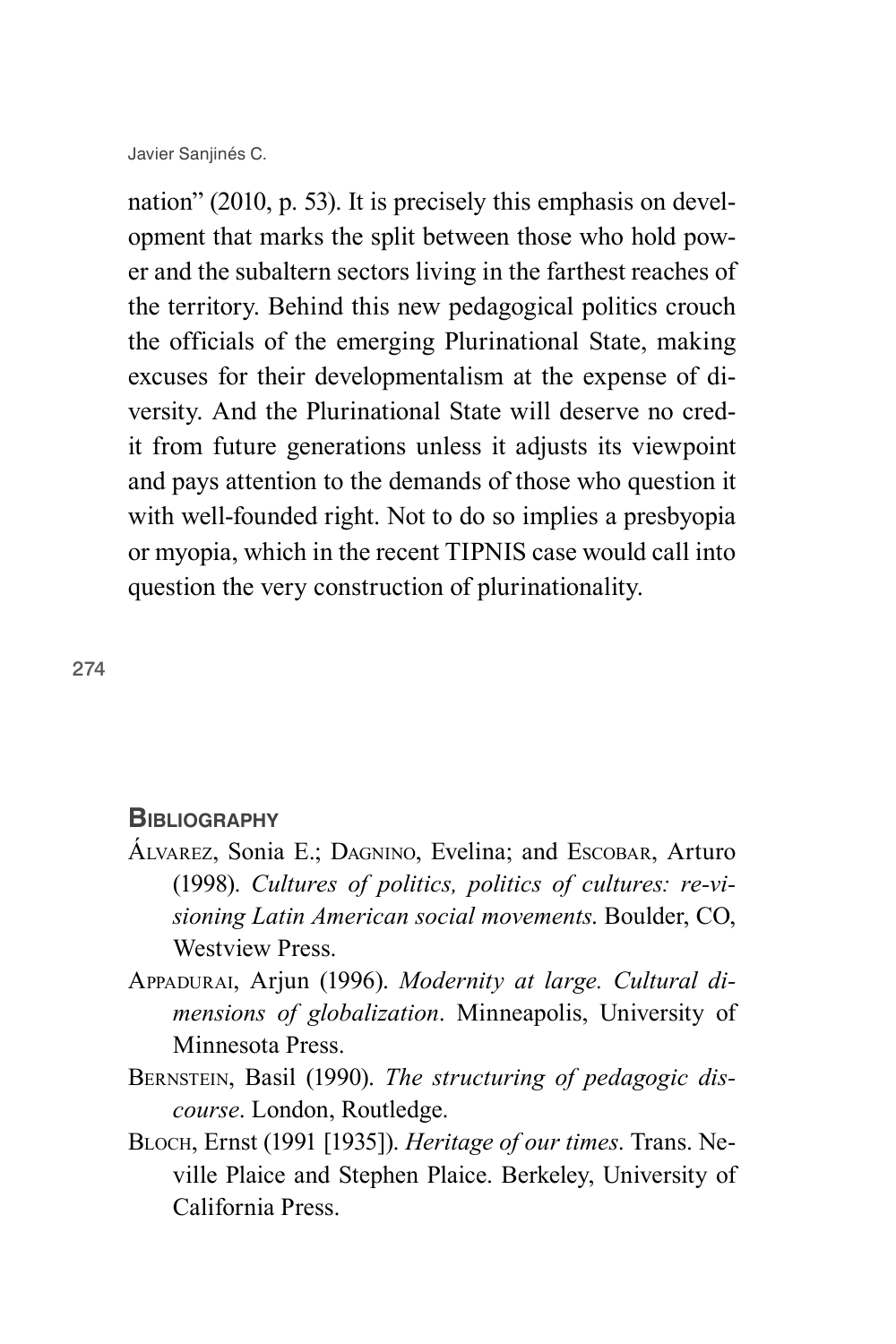- Canedo Vásquez, Gabriela (2011). *La Loma Santa: una utopia cercada*. La Paz, Ibis/Plural.
- Chakrabarty, Dipesh (2000). *Provincializing Europe: postcolonial thought and historical difference*. Princeton, NJ, Princeton University Press.

 $-$  (2009). "Humanism in a global world." In Rüsen, Jörn and Laass, Henner (eds.). *Humanism in intercultural perspective: experiences and expectations*. New Brunswick, NJ, Transaction Publishers, p. 23-36.

\_\_\_\_\_\_\_ (2010). "The legacies of Bandung: decolonization and the politics of culture." In Lee, Christopher (ed.). *Making a world after empire: the Bandung moment and its political afterlives*. Athens, Ohio, Ohio University Press, p. 45-68.

- Dagnino, Evelina (1998). "Culture, citizenship, and democracy: changing discourses and practices of the Latin American Left." In Álvarez, Sonia E. and Escobar, Arturo (eds.). *Cultures of politics, politics of cultures: revisioning Latin American social movements*. Boulder, CO: Westview Press.
- DIRLIK, Arif (2011). "Globalization, indigenism, social movements and the politics of place." *Localities* (Korea), v. 1 (November), p. 47-90.
- Doane, Molly (2005). "The resilience of nationalism in a global era: megaprojects in Mexico's South." in Nash, June (ed.). *Social movements. An anthropological reader*. Oxford, UK, Blackwell Publishing, p. 187-202.
- Escobar, Arturo and Álvarez, Sonia E. (1992). *The making of social movements in Latin America: identity, strategy, and democracy*. Boulder, CO, Westview Press.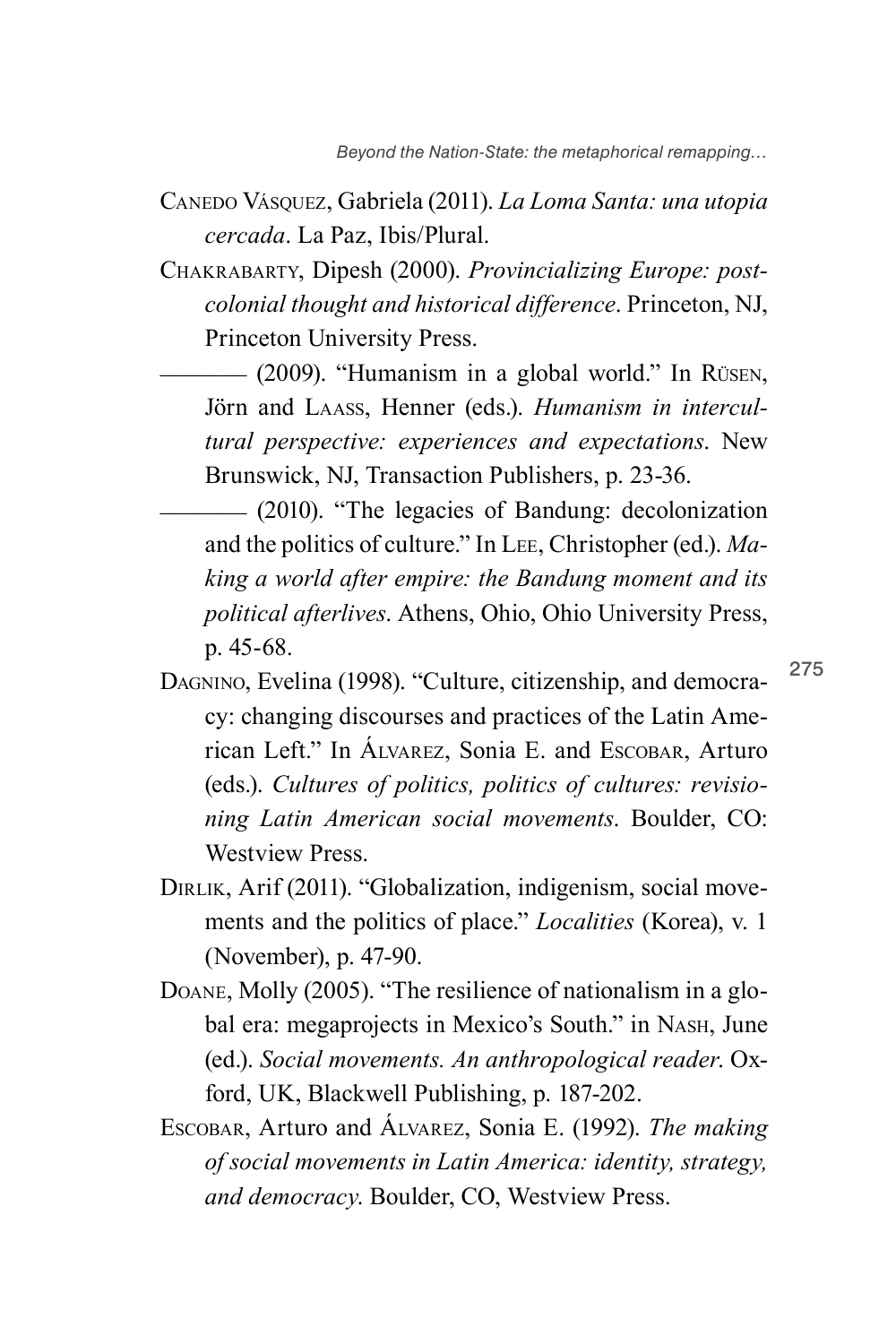- FALS BORDA, Orlando (1979). "Investigating reality in order to transform it: the Colombian experience." *Dialectical Anthropology*, n. 4, p. 33-55.
- Gustafson, Bret and Fabricant, Nicole (2011). "Introduction. New cartographies of knowledge and struggle." In Gustafson, Bret and Fabricant, Nicole (eds.). *Remapping Bolivia. Resources, territory, and indigeneity in a plurinational state*. Santa Fe, New Mexico, School for Advanced Research Press, p. 1-25.
- HAROOTUNIAN, Harry (2005). "Some thoughts on comparability and the space-time problem." *Boundary 2*, v. 32, n. 2, p. 23-52.
- Komadina, Jorge (2011). "Derechos del TIPNIS." *La Razón* (digital edition), 19 September. URL: http://www.
- la-razon.com/version.php?ArticleId=137505&Edition Id=2653. Accessed 28 November 2011.
	- Koselleck, Reinhart (1985). *Futures past: on the semantics of historical time*. Trans. Keith Tribe. Cambridge, MIT Press (reprinted, New York, Columbia University Press, 2004).
	- Lewkowicz, Ignacio (2004). *Pensar sin Estado: la subjetividad en la era de la fluidez*. Buenos Aires, Paidós.
	- Mamani Ramírez, Pablo (2011). "Cartographies of indigenous power. Identity and territoriality in Bolivia." In Fabricant, Nicole and Gustafson, Bret (eds.). *Remapping Bolivia. Resources, territory, and indigeneity in a plurinational state*. Santa Fe, New Mexico, School for Advanced Research Press.
	- Mockus, Antanas (1994). "Anfibios culturales y divorcio entre ley, moral cultura." *Análisis Político*, n. 21, p. 37- 48.